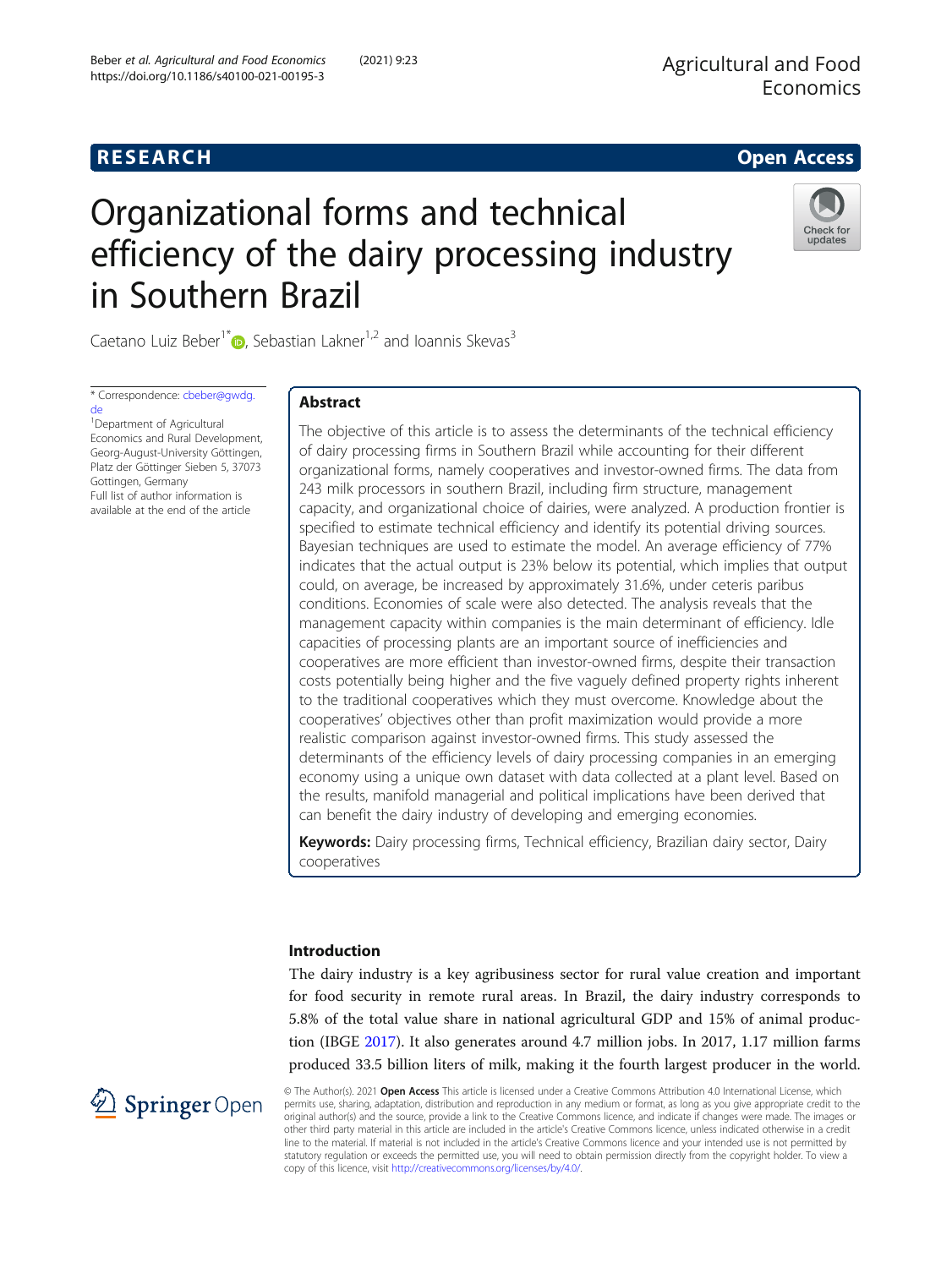Since the early 1990s to the present, Brazilian dairy processing has been consolidating and undergoing a process of rapid restructuring and multi-nationalization.

The rise of supermarkets and the deregulation of the dairy market that occurred in the early 1990s freed retail and farm prices, which brought a sharp increase in firm's competition on price and cost cutting. This has led to the entrance of large multinational processors in the sector (Carvalho [2008;](#page-19-0) Chaddad and Jank [2006\)](#page-20-0). National companies were slow to respond to this path of consolidation, mainly for political and management problems (Beber et al. [2018](#page-19-0)). Cooperatives and investor-owned firms (IOFs) adopted different strategies to adapt to this new context. However, the shutdown of dairy enterprises was inevitable, taking thousands of farmers along, causing irreparable damages to family farms.

Sustaining the participation of these dairies with solid technological and economic performances, although challenging, is crucial for farmers and rural communities, even more so in developing and emerging economies (Nguyen et al. [2018\)](#page-21-0). This is especially true in the case of cooperatives, which might pursue other objectives besides that of pure profit maximization (Franken and Cook [2013;](#page-20-0) Soboh et al. [2012](#page-21-0)). In several cases, the cooperatives' objectives are, e.g., to maximize members' benefits. They might also provide important social functions in rural areas as, e.g., collecting milk from remote farming locations (Magalhães [2007](#page-20-0)) or offering inputs at lower costs or feed and veterinary services. These actions considerably improve farmers' profits and incomes (Chagwiza et al. [2016](#page-20-0); Gupta and Roy [2012\)](#page-20-0). While it is relatively easy for cooperatives to enter modern agri-food chains, it is challenging to sustain their participation by following the market requirements, especially for the traditional cooperatives (Berdegué [2001](#page-19-0)). This context shows evidences of low competitiveness of the processing companies, especially the cooperatives. In southern Brazil, such cooperatives also face a mix of difficult challenges: to reorganize the supply chain in their coverage area, to collect milk over long distances, to transfer technological and managerial improvements for farmers, and to have qualified human resources (Beber et al. [2019,](#page-19-0) [2018\)](#page-19-0). Measuring companies' efficiency levels and identify their determinants might offer important information for policy makers and managers to promote the resilience of production systems and rural communities.

Based on this background, the main research-question here is which is the right legal set-up for dairy supply processing companies in developing and emerging economies? This paper aims to investigate and display the efficiency and productivity differences of such a typical institutional set-up in a way which reflects the different organizational forms, namely cooperatives vs IOFs. Therefore, this study adds to the firm-organization literature by defining the production frontier and estimating the technical efficiency (TE) levels of dairy processing companies. In summary, the literature is controversial in what concerns the efficiency of cooperatives and our study contributes with further insights into these debates.

Therefore, in this study, we assess a set of determinants that, according to the literature, may have a significant impact on the (in)efficiency of dairy processing companies. First, we included "cooperatives" as a determinant of efficiency. Among the few empirical studies comparing the TE of dairy cooperatives and IOFs, we found different results showing that both cooperatives and IOFs can be more efficient depending on the context, the data used, and the objective of the performance measured. Beckmann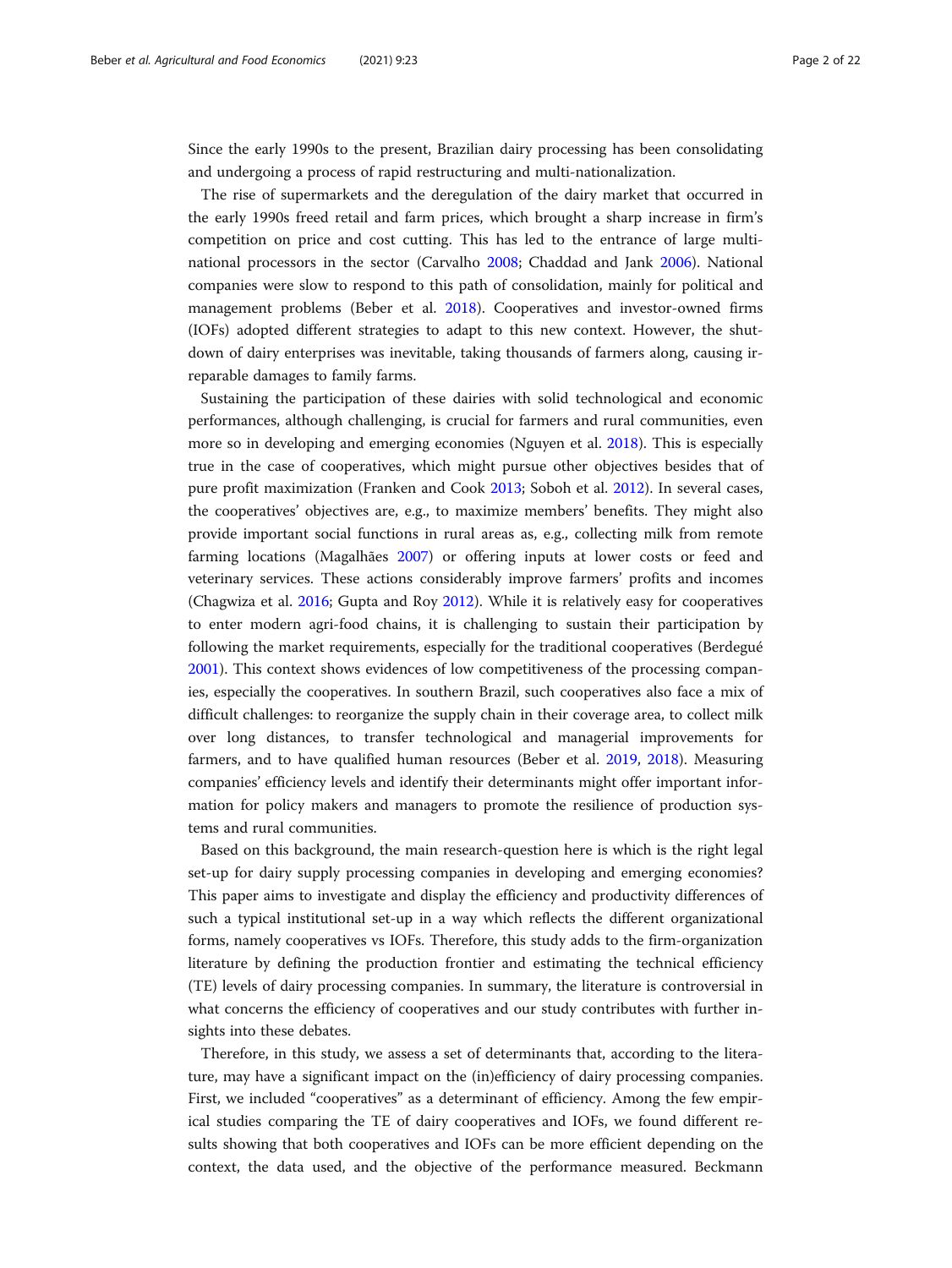([2000](#page-19-0)) suggests that dairy cooperatives perform less efficiently than IOFs due to their institutional form and their social functions in rural areas. Furesi et al. [\(2013\)](#page-20-0) also showed a higher efficiency in favor of IOFs, but found no technological differences between sheep dairy processing cooperatives and IOFs and Sardinia, Italy. The studies of Porter and Scully ([1987](#page-21-0)) and Ferrier and Porter ([1991](#page-20-0)) corroborate, showing IOFs to be more efficient. Hirsch et al. [\(2020\)](#page-20-0), in an analysis of the European dairy industry, also reveal that cooperatives are less efficient than IOFs and less flexible, possibly led by the different objectives of cooperatives (maximizing members' profits). In this study, besides company age, the processing plant idleness was one of the main drivers of efficiency. Chaddad ([2007a\)](#page-20-0) showed that cooperatives usually add value only in the initial stages of the industrial process. Furthermore, and with few exceptions, agricultural cooperatives in developing countries are generally not well prepared to develop a competitive and efficient commercialization model (Ruiz-Guerra and Molina-Moreno [2014](#page-21-0)). This fact leads to an increased dependency on other companies to market the farmers' production. Scarce capital for investments, and their organizational characteristics in general, usually slows down the development of such projects (Cook [1995](#page-20-0)). The organizational structure of the traditional cooperatives<sup>1</sup> has inherently "five vaguely defined property rights" (Cook [1995\)](#page-20-0) that impact negatively on their organization and performance (Grashuis [2018\)](#page-20-0). Furthermore, part of the literature also argues that internal transaction costs might decrease the efficiency of cooperatives. It may occur because their objectives and decision-making structures are not exclusively focused on profits and returns on assets, but rather on the interests of the members (Beckmann [2000](#page-19-0); Hirsch and Hartmann [2014](#page-20-0)).

Other authors suggest that cooperatives may be more efficient by having a more conservative financial structure. They argue that this can be important for dealing with crisis and changes of policies and for paying higher prices to farmers (Soboh et al. [2014](#page-21-0)) from one side. Form the other side, it may alleviate market imperfections and reduce transaction costs for farmers, for example (von Braun et al. [1989\)](#page-21-0). Other factors making cooperatives succeed are also the homogeneity of member's interests and low costs of ownership. This holds even in the absence of serious market imperfections that would make market contracting costly for the producers (Hansmann [1996\)](#page-20-0). Singh et al. ([2001](#page-21-0)) assessing processing plants in India also found cooperatives to be more efficient. The same outcome was found by Soboh et al. ([2014](#page-21-0)) comparing the efficiency of European dairy processing firms. They found cooperatives to be slightly less efficient but having a more productive technology. Finally, Soboh et al. [\(2012](#page-21-0)) also used data from European dairy processing firms to show that cooperatives could either outperform their IOF counterparts or be outperformed by them, depending on the approach used to account for the cooperatives' differential objectives. Studies using approaches other than stochastic frontier analysis (SFA) also found cooperatives to be at least as economically efficient as other potential forms of organization such as IOFs (Boyle [2004](#page-19-0); Soboh et al. [2011](#page-21-0)). Soboh et al. [\(2011](#page-21-0)) also suggest that marketing cooperatives in the Irish dairy

<sup>&</sup>lt;sup>1</sup>The Brazilian Federal Law 5764 of 1971 still does not allow for large variations on the traditional cooperatives' ownership and governance structures. Although it allows for a proportionality of shares and votes, this mechanism is rarely found among the cooperatives in the country, and especially in the southern region, where most of the cooperatives are formed by small-scale farmers. See Beber et al. ([2018](#page-19-0)); Chaddad [\(2007b\)](#page-19-0) and ([2007a\)](#page-19-0) for further details.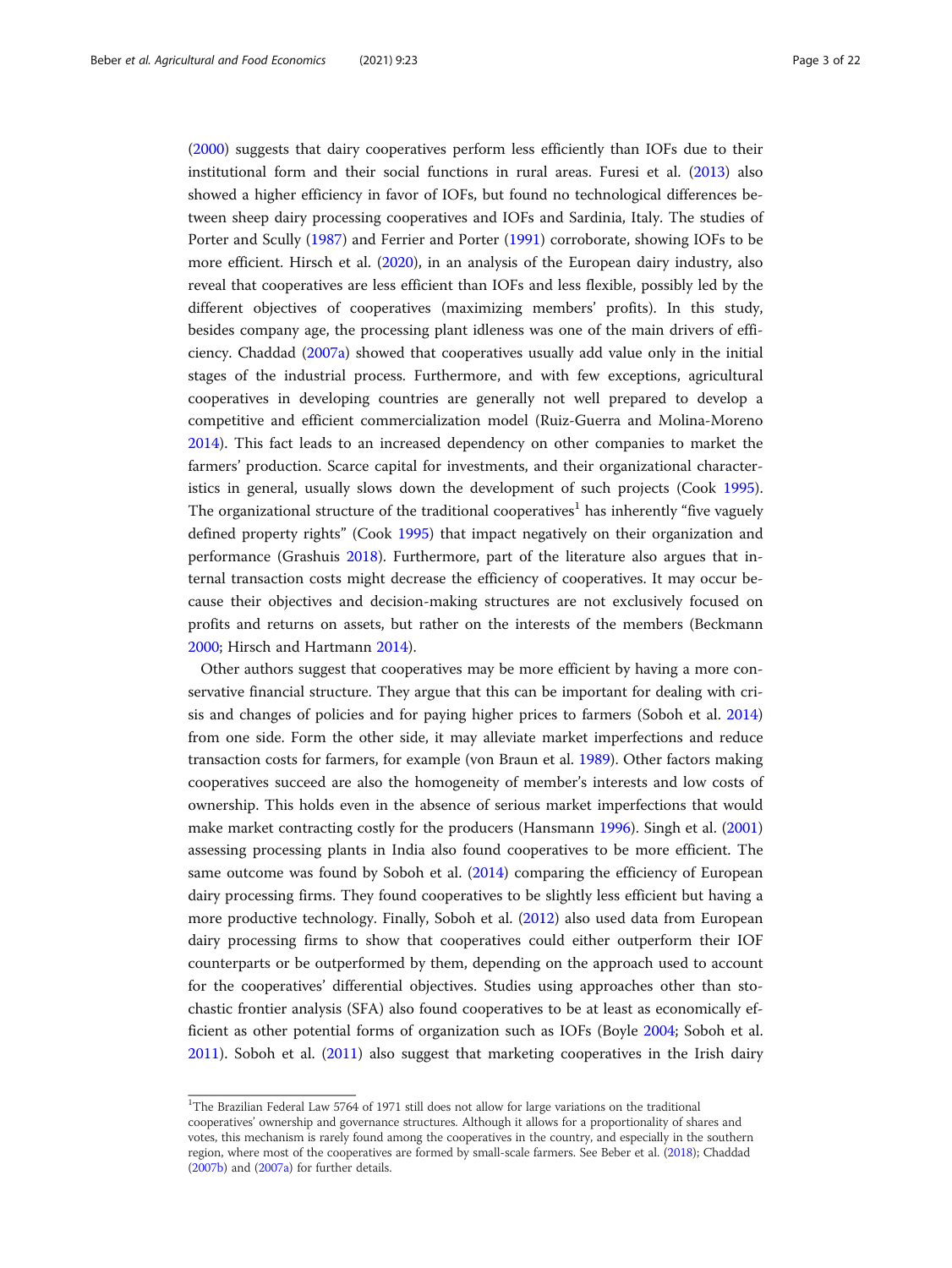sector behave "as if" they were profit maximizing companies regarding the prices paid for the farmers' milk.

Following other empirical studies, we assume in our study that the cooperatives' objective is to maximize a company's profits, and we want to investigate which organizational form shows higher levels of efficiency based on the measured output. A composite measure of the cooperative performance including other objectives<sup>2</sup> the cooperative might have, such as maximizing the members' welfare, would rather offer a more precise indicator of their overall performance (Franken and Cook [2013](#page-20-0)) and should be considered in further studies.

In our set of determinants of (in)efficiencies, we also included the type of inspection service adopted by the companies. With this, our intention is to verify whether the level of sanitary restrictions and the commercialization area have any impact on the efficiency levels. Just as with the sanitary aspects, the quality aspects of the milk processed by the dairies are also included. We use an indirect approach, controlling for the companies that have a program of payment based on quality premiums/penalties (and not just quantity). Finally, we also investigate the effects of the idle capacities on (in)efficiency.

This paper contributes to the literature in three ways—first, we investigate TE in an intermediate step in the agri-food supply chain, while the vast majority of the literature focuses on farm-level analysis. Despite the importance of the milk processing industry for agribusiness in general, the literature investigating the TE of dairies is limited. Furthermore, among the few empirical studies comparing the TE of dairy cooperatives and IOFs, only a few of them have assessed the determinants of efficiency levels, such as that of Hirsch et al. ([2020](#page-20-0)). Second, we use a unique own dataset of 243 companies with data collected at plant level. The few studies assessing TE at the same processing level use general data from national statistics databases where little or no information on management practices is available. Third, while most of the available studies on TE in the processing stage refer to developed countries—where data is more easily accessed—we conducted this analysis in an emerging economy. Data is often not available in developing and emerging countries because of the high participation share of the informal activities (Wilkinson and Rocha [2006\)](#page-21-0), especially in the dairy sector (Revoredo-Giha and Renwick [2016](#page-21-0)) and the high costs of data collection.

This study uses data from Paraná, southern Brazil, one of the most promising and dynamic dairy production areas in the world<sup>3</sup>. The socioeconomic and structural characteristics of this area make it an interesting case study for the assessment of attributes with potential to promote the agro-industrialization in developing and emerging economies. Consequently, the results contribute for the rural development of several countries in South America, North, South and South-East Asia, Western Europe, and Africa, where the dairy sector has an important participation on the agricultural income.

 $2$ For further discussion about this topic, Soboh et al. [\(2009\)](#page-21-0) provide a general overview on the different performance measures according to the different objectives of the cooperatives, which range from profit maximization to members' welfare maximization and all possible combinations in between. However, they also highlight the complexity of comparing companies with such heterogeneity, thus arguing that: "The largest part of the existing work on Agricultural Marketing cooperatives assumes a single, well-defined objective." This is done for simplification throughout economic modelling and the objective of IOFs is the simplest.

<sup>&</sup>lt;sup>3</sup>The southern region includes the states of Paraná, Santa Catarina, and Rio Grande do Sul.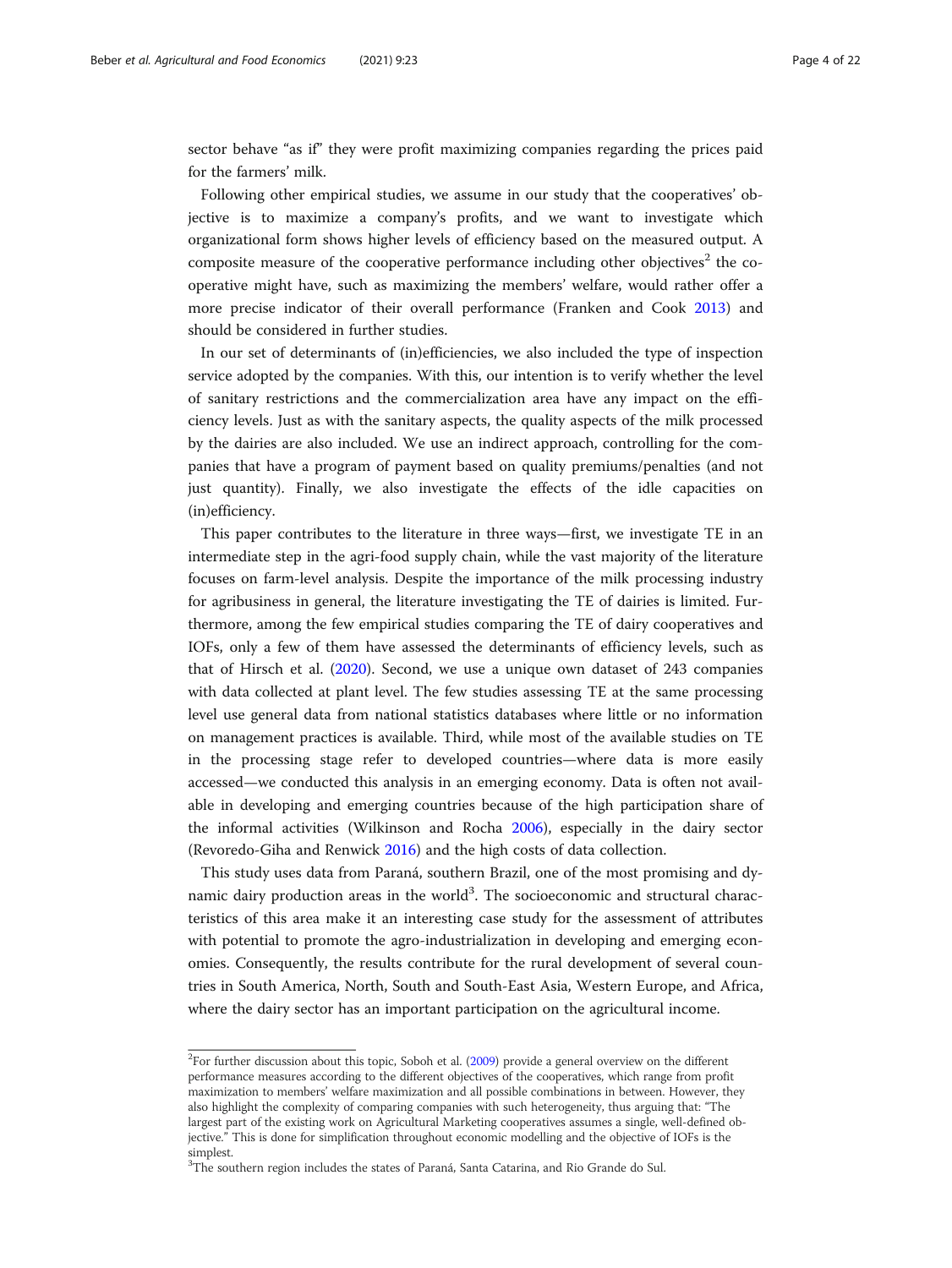The article is organized as follows: in the next sections, we present the study area with context of dairy processing companies in Brazil and how we propose to measure the efficiency of processing companies. The methodological framework employed and the Bayesian techniques used to estimate the model are shown in sequence, followed by a description of the data. Next, the principal results and the discussion are then presented. The article ends with some concluding remarks and policy implications.

## Study area

Southern Brazil is today the largest dairy producing zone in the country and the state of Paraná is the third largest dairy state in Brazil, producing 4.7 billion liters, or 13% (8.9% in 2006) of the national production. This volume was produced by around 87,000 farmers, according to the last agricultural census in the country (IBGE [2018](#page-20-0)). In comparison to the previous censuses, it has observed a constant growth trend in the state. From 2006 to 2017, there has been an increase of 78% in production, and 71% from 1996 to 2006. Internally, the state also shows large differences in farm sizes and technology adoption among its regions (IPARDES [2010](#page-20-0)).

Regarding the processing segment of the chain, in 2017 there were 3809 companies involved in collecting, processing, reprocessing, and commercializing milk in the country. These companies employed 135,552 workers, of whom 10,798 (8.0%) in the 295 companies of Paraná (see [supplementary material](#page-19-0) for a detailed description of the dairy processing segment in Brazil). The dairy industry has grown considerably in the past years in the whole country, pushed by the increased consumption of dairy products by the rising middle-class consumers in Brazil. From 2007 to 2017, the Gross Value of Industrial Production (GVIP) of the dairy processing industry has grown by 161.8% in Brazil and 143.6% in Paraná.

It has also observed a higher share of products with higher added value in 2017 when compared to 2009 (Fig. 1). The participation of fluid milk decreased by  $-10$ percentage points and powder milk by − 2.7, while cheeses (+ 6.8) and dairy drinks and yogurts  $(+ 2.2)$  increased.

However, these processing companies are not performing well in international markets. While the trade Brazilian balance of the whole agriculture and agro-food industries was positive at US\$ 60 billion FOB in 2016, the same figure for dairy products

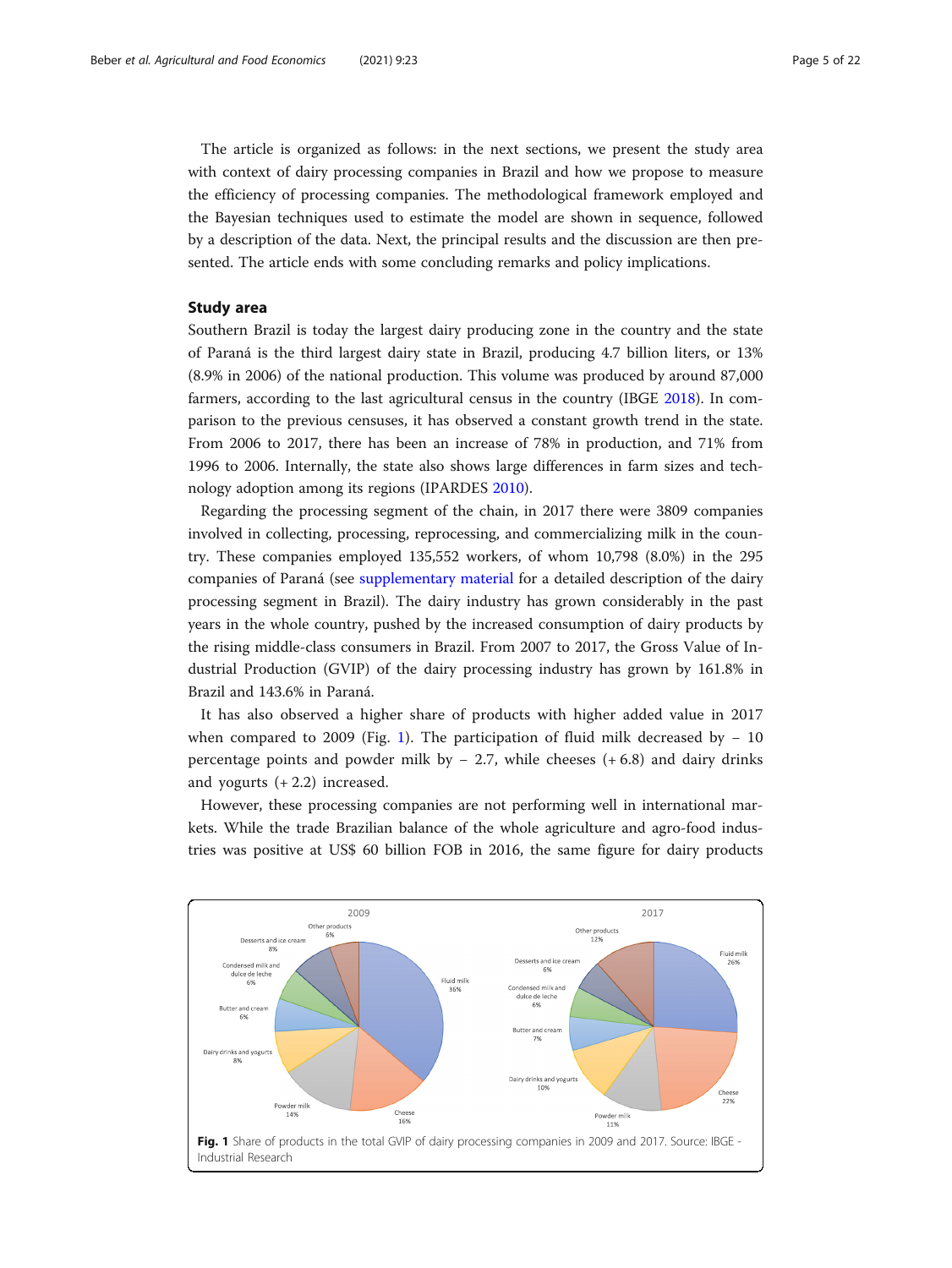with higher added value such as cheese, yogurt, and derivates summed up to US\$ − 141 million  $FOB<sub>1</sub><sup>4</sup>$  (OECD and FAO [2015;](#page-21-0) IBGE [2017\)](#page-20-0). The dairy exports from Brazil account for less than 1% of the total world exports (FAOSTAT [2019](#page-20-0)), representing a low market share in the international market. This represents the low competitiveness and development of the dairy processing segment in the country.

Another important aspect influencing the commercialization of dairy products in Brazil is the inspection service for animal products. It is separated into Federal (SIF), State (SIE), and Municipal (SIM) inspectorates,<sup>5</sup> which only allow commercialization within the scope of their territories. The SIF has more sanitary and quality restrictions and also allows exports; the SIM has the least, allowing only commercialization at the level of municipalities. In general, companies adopting the SIM are small companies because its adoption is cheaper. Companies are allowed to move between such labels. The Ministry of Agriculture, Livestock and Supply (MAPA) in Brazil intends to consolidate the national sanitary inspection systems and create the Brazilian System of Animal Products Inspection (SISBI-POA). This consolidation would have the effect of levelling sanitary parameters in accordance to the current SIF.

In general, most of the transactions between processing companies and producers are done on the spot and the milk is paid based on volumes. However, the use of contracts is growing as well as payments based on the quality and sanitary parameters of the milk. This movement is mainly pushed by stronger institutions and the infrastructure developed in recent years. Monetary incentives offered to dairy producers can encourage them to improve milk quality parameters overall. Botaro et al. ([2013\)](#page-19-0) have shown a direct association with a payment program based on milk quality and the reduction of both somatic cell count (SCC) and total bacterial count (TBC) in southern Brazil. Similar results were found by Nightingale et al. [\(2008\)](#page-21-0) in the USA. Thus, we also assess the effects of different criteria for milk payments on efficiency.

Only in the southern region of Brazil, the main dairy production area in the country cooperatives collect 46.5% of the milk produced by the 300,000 small-scale family farms (IBGE [2018](#page-20-0), [2006](#page-20-0); OCB/Embrapa [2015](#page-21-0)). The national census of dairy cooperatives shows that they are losing market share in recent years $^6$ .

In 2002, the cooperatives in Brazil were responsible for 40% (5.3 billion liters) of the total milk collected in the whole country, while 36% was collected in the country's southern region (Martins et al. [2004\)](#page-20-0). This amount had generated a total revenue in the whole country of RS\$ 4.91 billion in 2002 or RS\$ 0.93 per liter<sup>7</sup>.

From the total milk collected by the cooperatives, only 44.2% was industrialized, thereof 49.4% by larger cooperatives. Cooperatives that industrialize less than one third of their milk earned a gross revenue of about RS\$ 0.46 per liter while those industrializing more than two thirds of their supplies received about RS\$ 1.24 per liter. Unfortunately, processing costs are not available for a comparison of profits. Nevertheless, these numbers represent the higher revenue generated through the value adding,

<sup>&</sup>lt;sup>4</sup>FOB - Free On Board, the exporter is responsible for all the costs until the goods are loaded in the agreed manner of transport via air/sea/land.

<sup>5</sup> The Brazilian quality and sanitary inspection systems are: SIF - Sistema de Inspeção Federal; SIE - Sistema de Inspeção Estadual; SIM - Sistema de Inspeção Municipal <sup>6</sup>

Two censuses were conducted so far, the first in 2002 and the second in 2015.

<sup>7</sup> 1 US\$ = 2.697 RS\$ (average 2002); 1.993 RS\$ (average 2009); 3.39 RS\$ (average 2015); 3.45 RS\$ (average 2016); 3.19 RS\$ (average 2017).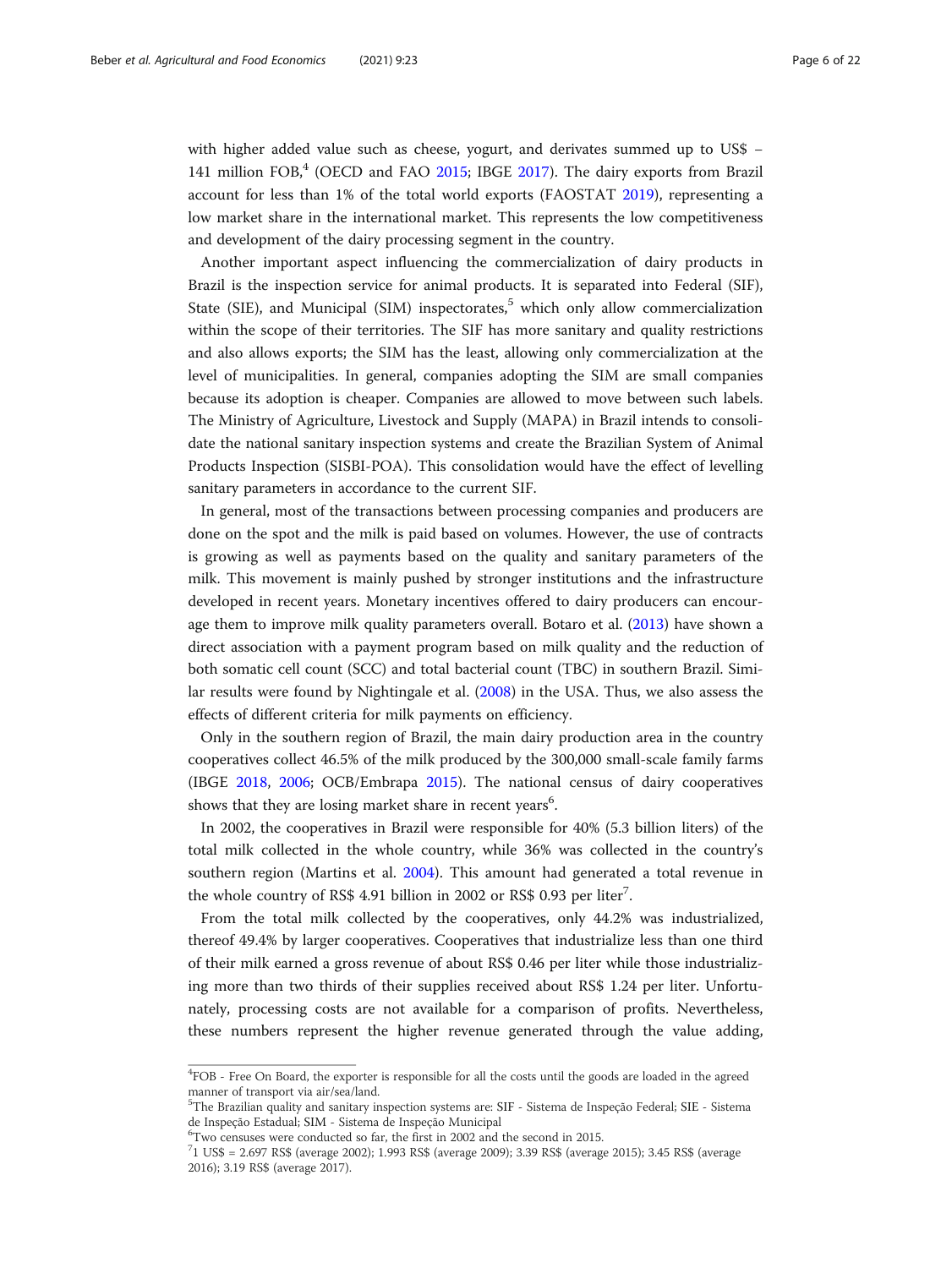<span id="page-6-0"></span>industrialization, and commercialization of processed products by larger cooperatives. It also highlights the importance of economies of scale in the dairy sector (Boysen and Schröder [2005](#page-19-0); Mosheim and Lovell [2009\)](#page-21-0).

The summary from the second national census of dairy cooperatives shows that the shares of total milk collected by Brazilian cooperatives decreased from 2002 to 35.5%, despite an increase in total volume (8.54 billion liters) (OCB/Embrapa [2015](#page-21-0)). However, in the southern region, their participation increased by 10.5 percentage points in relation to 2002, showing their capacity to compete against the IOFs in the procurement of milk. However, these procurement and capacity shifts were accompanied by very low capacity utilization rates in the cooperatives in 2015. Their installed processing capacity was reported as a total of 28 million liters/day, with 47% of idle capacity (unused installed capacity) for the whole of Brazil. In the southern region, the capacity represents 14.1 million liters/day with 41% of idle capacity. Idle capacities can have a considerable impact on the efficiency levels as showed in the study of Hirsch et al. ([2020](#page-20-0)). The total revenue of dairy cooperatives in Brazil was listed at around RS\$ 7.4 billion in 2015 or RS\$ 0.87 per liter. Less value was added per liter of milk compared to 2002. Cheeses and dairy drinks account for less than 16% of the total revenue, evidence of a low share of value-added products in their product portfolios.

# Materials and methods

# Exponential stochastic frontier model

A stochastic production frontier is used to estimate firms' TE. In particular, we assume that N firms can produce output y by using a vector of inputs  $\mathbf{x} \in \mathbb{R}_{+}^{M}$ . The production frontier model (in logarithmic terms) can be written in the following way:

$$
y_i = \mathbf{x}_i' \mathbf{\beta} + v_i - u_i,\tag{1}
$$

where y is the logarithm of the output of production,  $x$  is a vector of the logarithm of inputs,  $\beta$  is a vector of parameters to be estimated,  $v_i$  is a two-sided symmetric error term that accounts for white noise, and  $u_i$  is a non-negative one-sided error component that measures inefficiency. The output is specified as the total revenue of a firm (in Reais), the vector of inputs  $x$  consists of transport distance, labor in number of employees, and total production capacity. While the two-sided error term  $v_i$  is assumed to follow a normal distribution with zero mean and variance  $\sigma_{\rm v}^2$ , we assume an exponential distribution for the inefficiency component  $u_i$  with the rate parameter  $\lambda_i$ :

$$
u_i \sim Exp(\lambda_i) \tag{2}
$$

TE estimates, which are bounded on the unit interval, can be obtained by taking the expectation of  $e^{-u_i}$ . However, since the objective of this study is not only to examine the efficiency levels of dairy processing firms but also the determinants of their inefficiency, the rate parameter  $\lambda_i$  can be expressed as a function of firm-management characteristics as follows:

$$
\lambda_i = e^{z_i' \delta} \tag{3}
$$

where **z** is a vector of potential determinants of TE and  $\delta$  is the L  $\times$  1 vector of parameters to be estimated.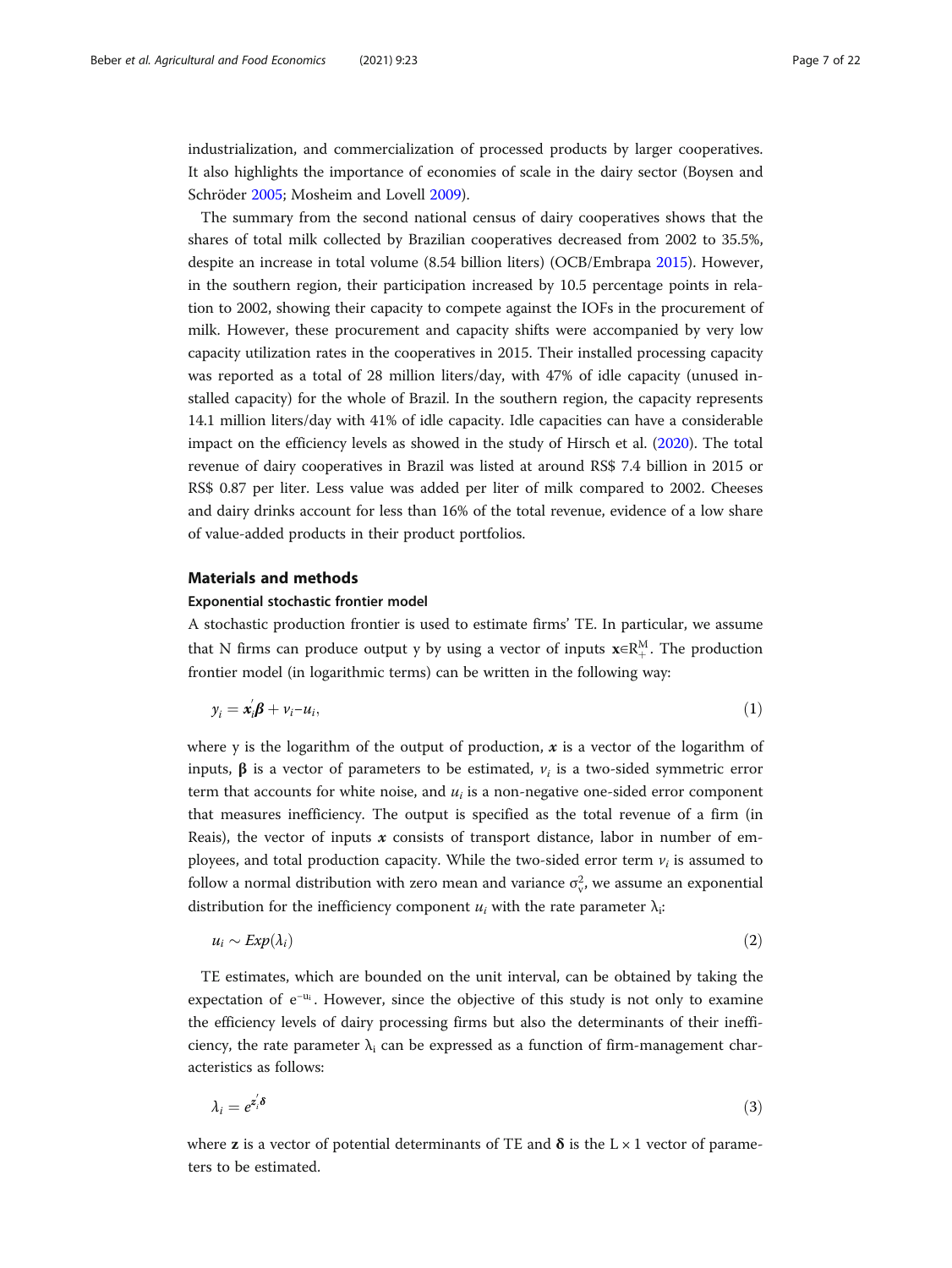#### Bayesian inference

We use Bayesian techniques to estimate the model in Eqs. (1-3) (van den Broeck et al. [1994](#page-21-0)). Although Bayesian and frequentist techniques constitute two alternative approaches for measuring efficiency, we prefer the former mainly because latent variables such as the inefficiency component are integrated out from the likelihood by simply using simulation through the data augmentation technique, rather than numerical integration that the frequentist approach uses and can be unstable. Further advantages of the Bayesian approach include the incorporation of prior beliefs in a transparent way through the prior distributions and the construction of credible intervals based on the posterior draws rather than on multiple additional hypothetical samples.

The exponential stochastic frontier model was first introduced by Aigner et al. ([1977](#page-19-0)) and Meeusen and van den Broeck ([1977\)](#page-20-0) and further extended by Koop et al. ([1997](#page-20-0)) who allowed for the rate parameter of the distribution to be a function of firm characteristics in a panel data setting. The model was also used by Skevas et al. [\(2018\)](#page-21-0) to calculate the total factor productivity of dairy farms. The likelihood of the model is written as:

$$
p(\mathbf{y}, {\mathbf{u}} | \boldsymbol{\theta}, \mathbf{X}, \mathbf{Z}) = \frac{\mathbf{v}^{N}/2}{(2\pi)^{N}/2} \exp\left\{-\frac{\mathbf{v}}{2}\sum_{i=1}^{N}\left(y_{i} - \mathbf{x}_{i}^{'}\boldsymbol{\beta} + u_{i}\right)^{2}\right\} \times \lambda_{i} \exp\left\{-\lambda_{i}\sum_{i=1}^{N}u_{i}\right\}
$$
(4)

where  $\lambda_i = e^{z_i \delta}$  as presented in Eq. ([3\)](#page-6-0).

The complete data likelihood consists of two terms: (i) the probability density function (pdf) of the normal distribution, which is due to the normality assumption of the error term  $v_i$  and (ii) the pdf of the exponential distribution that is assumed for the inefficiency component  $u_i$ .

The prior density includes three terms: two multivariate normal densities for the vectors of parameters β and δ, where prior means are set equal to zero and the covariance matrices are specified as diagonal with a value of 1000 on the diagonal entries, and the inverse-Gamma density for the variance parameter  $\sigma_v^2$  with the shape and scale hyperparameters being set equal to 0.001. All parameters to be estimated are collected in a vector  $\boldsymbol{\theta} = [\boldsymbol{\beta}', \sigma_v^2, \boldsymbol{\delta}']$ . Then, the posterior distribution of the model is written as:

$$
\pi(\boldsymbol{\theta}, {\{u\}} | \mathbf{y}, \mathbf{X}, \mathbf{Z}) \propto p(\mathbf{y}, {\{u\}} | \boldsymbol{\theta}, \mathbf{X}, \mathbf{Z}) \times p(\boldsymbol{\theta})
$$
\n(5)

where p(y, {u}  $\theta$ , X, Z) is the complete data likelihood of the model, and p( $\theta$ ) is the prior density of the parameters to be estimated.

The model's parameters are estimated using the Markov chain Monte Carlo (MCMC) simulation as this is described in Koop et al. ([1995\)](#page-20-0), while the latent variable  $u_i$  is integrated out of the likelihood using data augmentation (for details, see Tanner and Wong [1987\)](#page-21-0).

Finally, estimation of the model is performed through BayES software which can be accessed free of charge at [https://www.bayeconsoft.com/index.html.](https://www.bayeconsoft.com/index.html)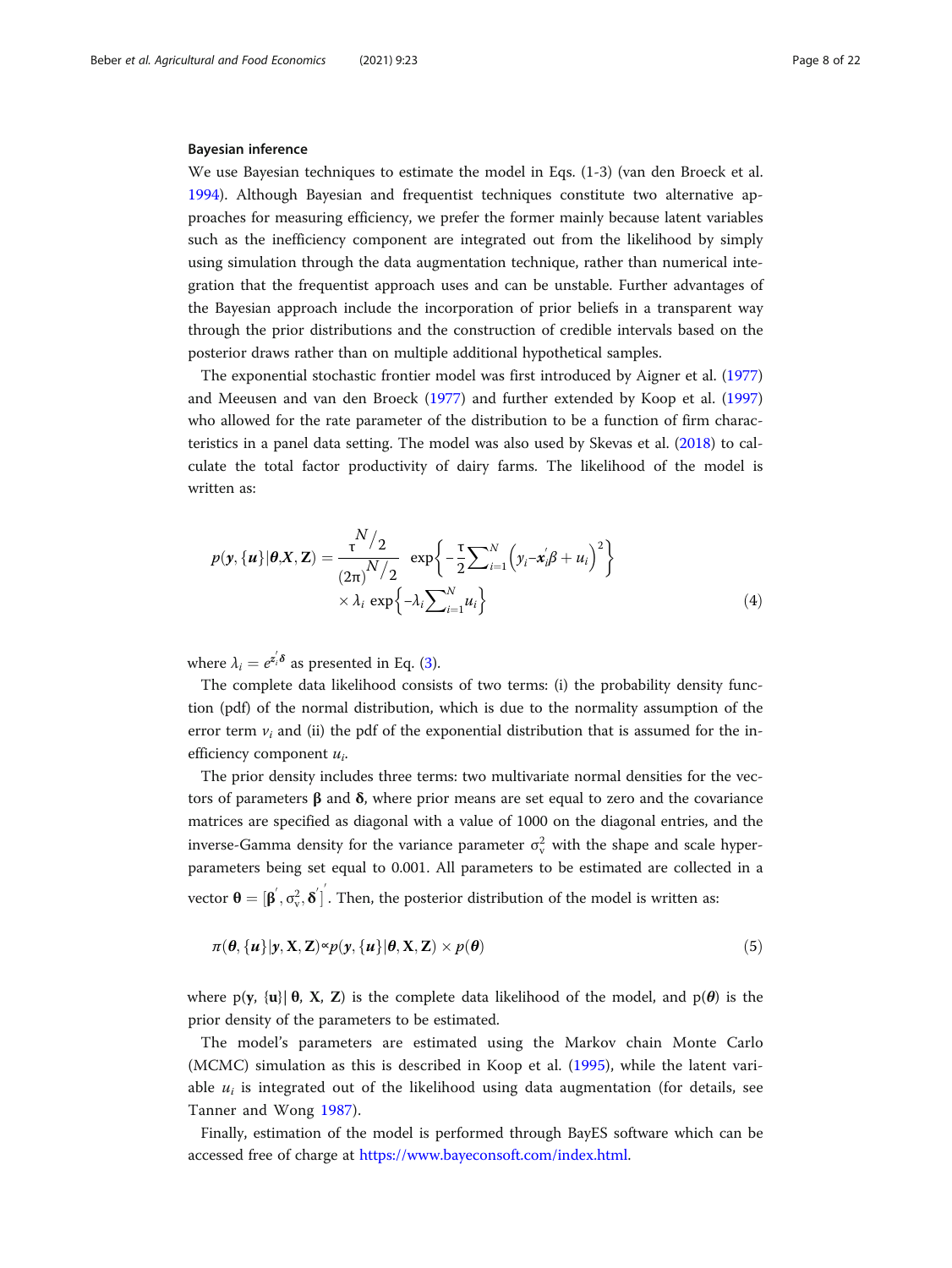# Data and variable construction

In 2008/09, the Paraná Economic and Social Development Institute (IPARDES) conducted a data collection to gather information from the dairy processing companies operating in the state. Data was collected about the characteristics of companies, the origin and quality control of raw milk, the technological structure, management practices, institutional choice, policy support, etc. The database is therefore a cross-section covering 1 year prior to data collection. It included 301 units corresponding to 96% of the 314 companies and 83% of the processed volume in the state.

From this database, we retained only 243 companies for our study, including 35 cooperatives and 208 IOFs. The remaining 58 companies were excluded from the sample because of excessive missing values on the variables of interest, or because of unreasonable/abnormal values caused by problems during the data collection. We also removed any dairies with their own herd (no transport involved) and those which processed from 225 to 3900 l of milk per month (or 7.5 to 130 l per day). They are mostly familybased farms, with no hired labor and no transport of milk, and generally they produce a small amount of cheese to sell to the neighborhood. For obvious problems of comparison, they were removed from the sample.

The distribution of the companies by yearly turnover size categories is shown in Table 1. The fourth column in this table presents the size categories adopted by the IPARDES in Paraná. More than 78% of the companies are classified as micro and small companies in the first three categories.

We specified the production function with one output (output index) and three inputs (total capacity of processing, labor, and transport). Raw milk is not included as an input because it is reflected by the  $\times 3$  = total installed capacity of the companies since the latter includes the amount of milk per day that the companies process. As evidence, a correlation of 0.85 is found between  $\times$  3 and the raw milk. The choice of variables is based on the literature on efficiency analysis, where industrial plants are the object of analysis, as well as the authors' knowledge of the under analysis. The database does not provide other inputs used in the production, which are commonly found in the literature (Baran [2013](#page-19-0); Doucouliagos and Hone [2000;](#page-20-0) Ferrier and Porter [1991](#page-20-0); Soboh et al. [2014](#page-21-0)), like energy and consumables for example, and it does not provide the total revenue of companies for confidentiality purposes".

Therefore, we used an output index, represented in Brazilian currency (R\$ Reais 1000), the most accurate approximation of the total outputs produced by each company. It is specified in Eq. [\(1\)](#page-6-0) and its estimation is based on other known variables, such as the monthly mean volume collected over the last 12 months, the rate of the specific products produced by the company as available in the dataset, the volume of

| Size category                            | Frequency | Percent | <b>IPARDES</b> categories |
|------------------------------------------|-----------|---------|---------------------------|
| 1. Below R\$ 360,000                     | 104       | 42.8    | Micro                     |
| 2. From R\$ 360,001 to R\$ 1,200,000     | 61        | 25.1    | Micro                     |
| 3. From R\$ 1,200,001 to R\$ 2,400,000   | 25        | 10.3    | Small                     |
| 4. From R\$ 2,400,001 to R\$ 10,500,000  | 36        | 14.8    | Medium                    |
| 5. From R\$ 10,500,001 to R\$ 60,000,000 | 11        | 4.5     | Medium/large              |
| 6. Above R\$ 60,000,001                  | 6         | 2.4     | Large                     |

Table 1 Size categories of companies in the sample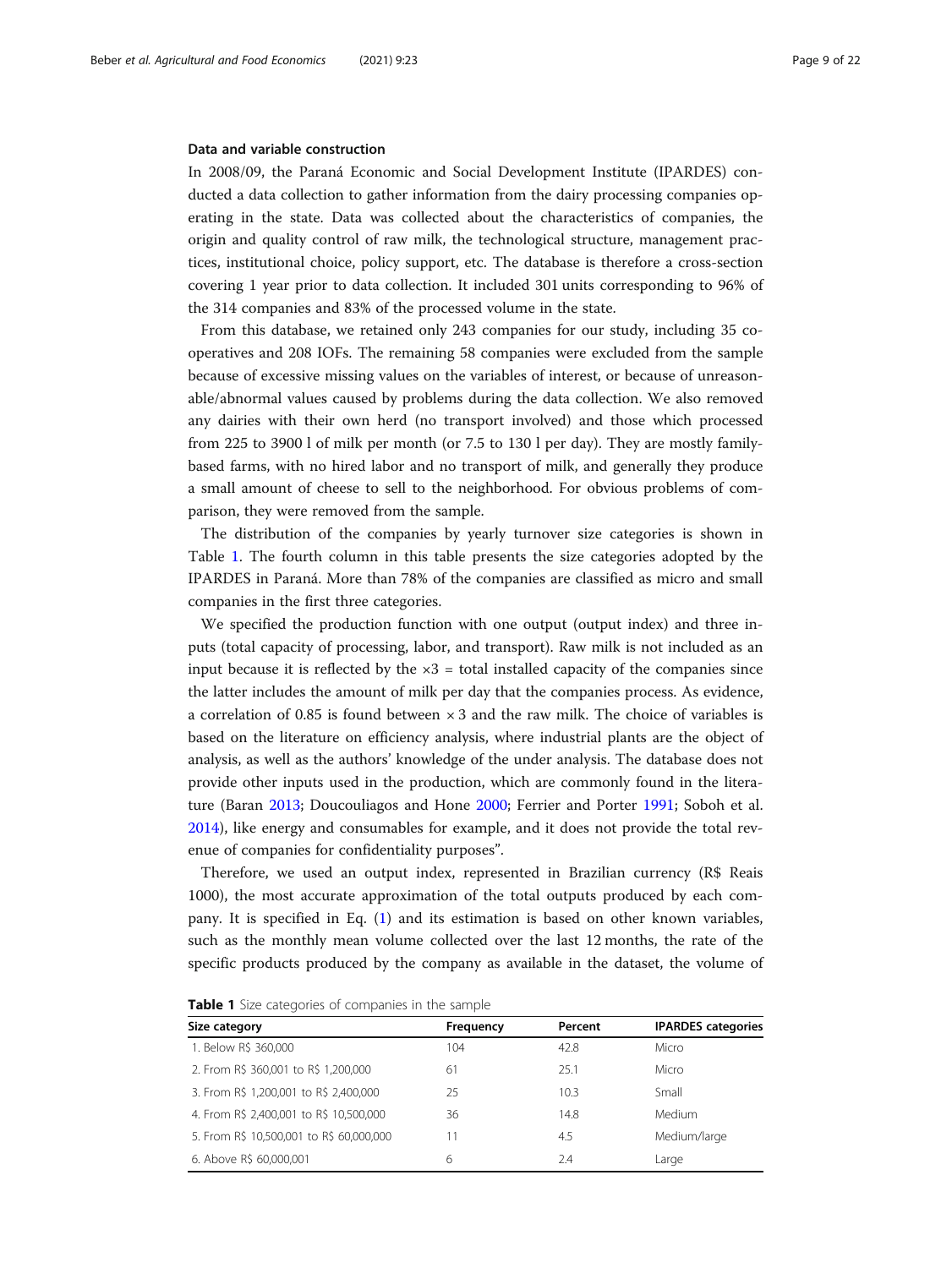milk necessary to produce each specific product, and their respective prices in that year. With this estimation, we can capture the efficiencies related to the chosen mix of products and their respective volumes. The use of physical values as outputs, though rather seldom, deems appropriate to display the stochastic production frontier as an estimate for the technical relation between inputs and outputs. It has been also applied in the existing literature (Kumbhakar et al. [2009;](#page-20-0) Mayen et al. [2010](#page-20-0); Omondi et al. [2017](#page-21-0)). However, quantities may hide information on products' value added, innovations, regional dominance, and other factors influencing prices and hence revenues, whether up or down. Changes may occur for the most technically advanced companies, but we do not expect many of them, ensuring the reliability of this study. Hence, the results should be interpreted with some caution.

The inputs specified in the  $X$  vector in Eq.  $(1)$  $(1)$  are the following:

 $x_1$  = "Total capacity of processing" represents the full capacity in liters per month of the processing plants, which is also a proxy for capital;

 $x<sub>2</sub>$  = "Labor", represented by the total number of employees in the company. The labor variable represents the number of employees, as wages and/or salaries are not available. Such a specification has also been used by Brümmer et al. ([2002\)](#page-19-0), Doucouliagos and Hone ([2000](#page-20-0)), and Ferrier and Porter ([1991](#page-20-0)), who also measured output in monetary terms;

 $x_3$  = "Transport" represents the maximum distance (in km) that each company has to travel in order to collect the milk from the farthest farmer. This variable is included because the dairy sector is very demanding in terms of transport since milk, as a perishable product, has to be collected frequently, which means every 2 days in most cases. Companies processing milk exclusively from their own herd have a value of 0.01.

Those were the best inputs in the dataset representing the production function. In this study, the production function is specified in a Cobb-Douglas functional form<sup>8</sup>.

Table [2](#page-10-0) provides the description of the output, input, and  $Z_i$  variables. It shows cooperatives larger than IOFs.

Finally, the z vector in Eq. [\(3](#page-6-0)) includes four variables:

 $z_1$ = "Used capacity of the plant," defined as the percentage of the used capacity/total capacity;

 $z_2$ = A dummy for "cooperatives";

 $z_3$ = A dummy representing any "different criteria of payment" different from volume of milk;

 $z_4$  = Three dummy variables are used for the "type of inspection service" adopted, one for SIF which is the most restrictive and rigorous with 77 companies in the sample, one for SIM which is the least restrictive with 62 companies in the sample, and one

<sup>&</sup>lt;sup>8</sup>The translog would be preferred since it is a flexible functional form that does not impose any restrictions on substitution possibilities between inputs and outputs. However, formal model comparisons based on Bayes factors suggest that the data favor the Cobb-Douglas specification against the translog. The results from the two specifications along with the model comparison quantities are presented in Table 6 in the [Appendix.](#page-18-0)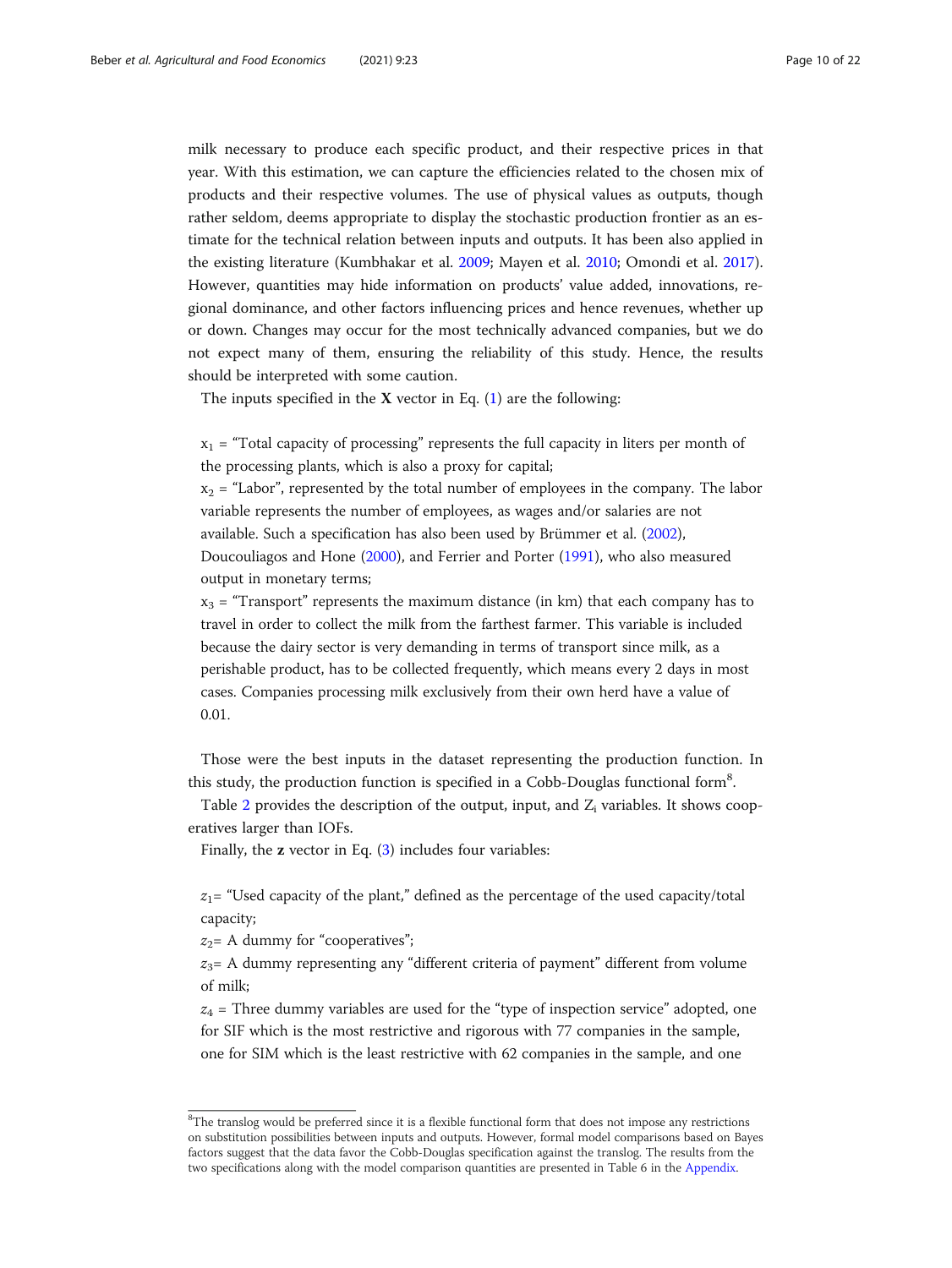<span id="page-10-0"></span>

|  |  |  | <b>Table 2</b> Descriptive statistics of the output and inputs |  |  |  |  |  |  |
|--|--|--|----------------------------------------------------------------|--|--|--|--|--|--|
|--|--|--|----------------------------------------------------------------|--|--|--|--|--|--|

| Variable       |                                   | Full sample<br>$(n = 243)$ | Cooperatives<br>$(n = 35)$    | <b>IOFs</b><br>$(n = 208)$ |                               |
|----------------|-----------------------------------|----------------------------|-------------------------------|----------------------------|-------------------------------|
|                |                                   | Unit                       | Mean (Std. dev.)              | Mean (Std. dev.)           | Mean (Std. dev.)              |
|                | <b>Frontier</b>                   |                            |                               |                            |                               |
| y              | Output                            | 1000 R\$                   | 684,628.50 (2,268,<br>836.00) | 1,685,719 (5,255,<br>695)  | 516,175.70 (1,132,<br>705.00) |
| $X_1$          | Transport                         | km                         | 67.78 (99.58)                 | 82.09 (184.71)             | 65.37 (77.13)                 |
|                | $x_2$ Labor                       | Persons                    | 24.96 (51.76)                 | 38.77 (99.1)               | 22.63 (38.48)                 |
| $X_2$          | Total capacity                    | 1000                       | 1,018,322 (2,454,208)         | 1,754,338 (4,623,<br>248)  | 894,473 (1,850,341)           |
|                | <b>TE</b> model                   |                            |                               |                            |                               |
| $Z_1$          | Used capacity                     | $\%$                       | 0.5(0.23)                     | 0.48(0.25)                 | 0.5(0.23)                     |
| Z <sub>2</sub> | Cooperatives                      |                            | Dummy 0.14 (0.35)             |                            |                               |
| $Z_2$          | Different payment<br>criteria     |                            | Dummy 0.83 (0.38)             | 0.6(0.5)                   | 0.87(0.34)                    |
|                | z <sub>4</sub> Type of inspection | 3 dummies                  |                               |                            |                               |
|                | service                           | <b>SIM</b>                 | 0.26(0.44)                    | 0.43(0.5)                  | 0.23(0.42)                    |
|                |                                   | <b>SIE</b>                 | 0.43(0.5)                     | 0.34(0.48)                 | 0.44(0.5)                     |
|                |                                   | <b>SIF</b>                 | 0.32(0.47)                    | 0.23(0.43)                 | 0.33(0.47)                    |

for SIE which is the mid-term with 104 companies in the sample. SIF is used as the base category

Some theoretically important variables for efficiency such as firm age and provenances of capital, among others, were also included in the initial model specification but later dropped, not only due to being insignificant but most importantly, because their chains did not converge.

# Results and discussion

# Production frontier and scale

Table [3](#page-11-0) reports the results of the posterior means, standard deviations, and 90% credible intervals with respect to inputs and the variance parameters. The elasticities of labor and total capacity are significant as their respective credible intervals do not contain zero and positively fulfill the monotonicity condition. The positive output elasticities in respect of these inputs indicate that if labor and total capacity increase by 1%, output grows by 0.33% and 0.79% respectively, all other conditions being equal.

The result on the scale elasticity of 1.12 corroborates this, revealing that companies operate under increasing returns of scale, which suggests that there is some potential for firm growth or structural change. A study on the Chilean dairy sector has also shown that 72.7% of firms are working with increasing returns to scale (Lakner et al. [2017](#page-20-0)). This result suggests that firms have a margin to grow through organic expansion and/or mergers, continuing the process of consolidation of the dairy sector in Brazil. Nderitu and Ndiritu ([2018](#page-21-0)) suggests that mergers and acquisitions may lead to an increase of companies' market shares, create market dominance, and have a significant positive effect on product price in the processed milk market in developing economies.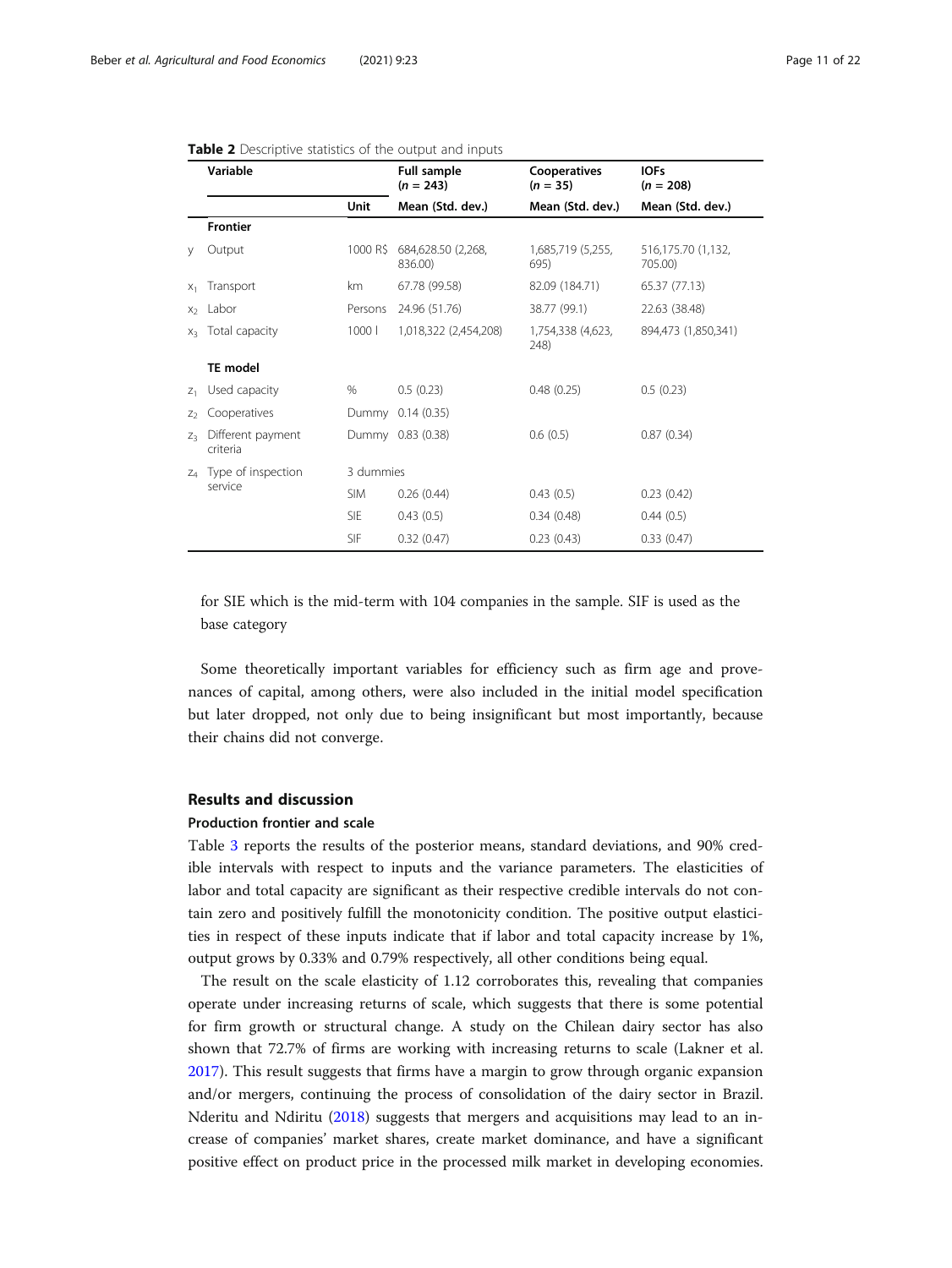| Variable                             | Mean  | Std. dev. | 90% credible interval |
|--------------------------------------|-------|-----------|-----------------------|
| Constant                             | 0.292 | 0.050     | [0.208, 0.374]        |
| Transport costs                      | 0.005 | 0.014     | $[-0.018, 0.028]$     |
| Labor                                | 0.325 | 0.048     | [0.246, 0.404]        |
| Production capacity                  | 0.791 | 0.038     | [0.728, 0.852]        |
| Constant                             | 1.291 | 0.436     | [0.700, 2.135]        |
| Used capacity                        | 1.789 | 0.243     | [1.417, 2.211]        |
| Dummy for cooperatives               | 1.014 | 0.492     | [0.282, 1.885]        |
| Dummy for different payment criteria | 0.066 | 0.296     | $[-0.445, 0.529]$     |
| <b>SIE</b>                           | 0.281 | 0.311     | $[-0.244, 0.770]$     |
| <b>SIM</b>                           | 0.738 | 0.424     | [0.040, 1.436]        |
| $\sigma_{\rm v}$                     | 0.356 | 0.027     | [0.314, 0.401]        |

<span id="page-11-0"></span>Table 3 Posterior means, standard deviations, and 90% intervals with respect to inputs, the determinants of lambda, and the variance parameter

Examples of mergers of dairy processing companies are present all over the world, such as Fonterra, Arla Foods, Dairy Farmers of America (DFA), Friesland-Campina, Deutsches Milchkontor (DMK), Lactalis/Parmalat, and AMUL, among others.

The drivers of such mergers were the structural changes in the food industry, consolidation of the productive sector, necessity of technological progress, high price volatility in the 1990s, and little growth in consumption. These drivers increased competitiveness and forced firms, mostly cooperatives, to gain scale and improve their operational efficiency in order to be competitive (Chaddad [2007a\)](#page-20-0). Similar developments have been observed in Brazil over the past several years. Nevertheless, the proportion of organizations merging remains low, either because of disorganization in the sector or internal conflicts (Beber et al. [2019](#page-19-0)).

# Technical efficiency

Average  $TE^9$  for all firms is 77% meaning that the actual output is 23% below its potential, which implies that output could, on average, be increased by approximately 31.6% (i.e.,  $((100/77 - 1) \times 100)$ ). This percentage represents the relative measure of TE in comparison to the most efficient companies in the respective sample. Figure [2](#page-12-0) presents a histogram of the distribution of the companies' TE scores.

Most of the companies are concentrated in the upper levels of efficiency. However, a significant number of companies are also seen at the very low levels, where 45 companies are below 0.6, indicating problems for achieving higher efficiency levels. In Table [4](#page-12-0), the mean efficiency of companies of each size category is represented. It shows the larger companies in the three upper categories as being more efficient. The heterogenous results on TE suggest the coexistence of a "dual structure" in the milk processing industry in Paraná. Companies show a high level of technology adoption, marketing campaigns, professionalism, and larger scales on the one side. On the other side, there are companies based on small family farms and producers' cooperatives for milk collection.

<sup>&</sup>lt;sup>9</sup>The mean value of TE is obtained by taking the mean of minus the exponential of the posterior draws of u\_i across iterations and firms.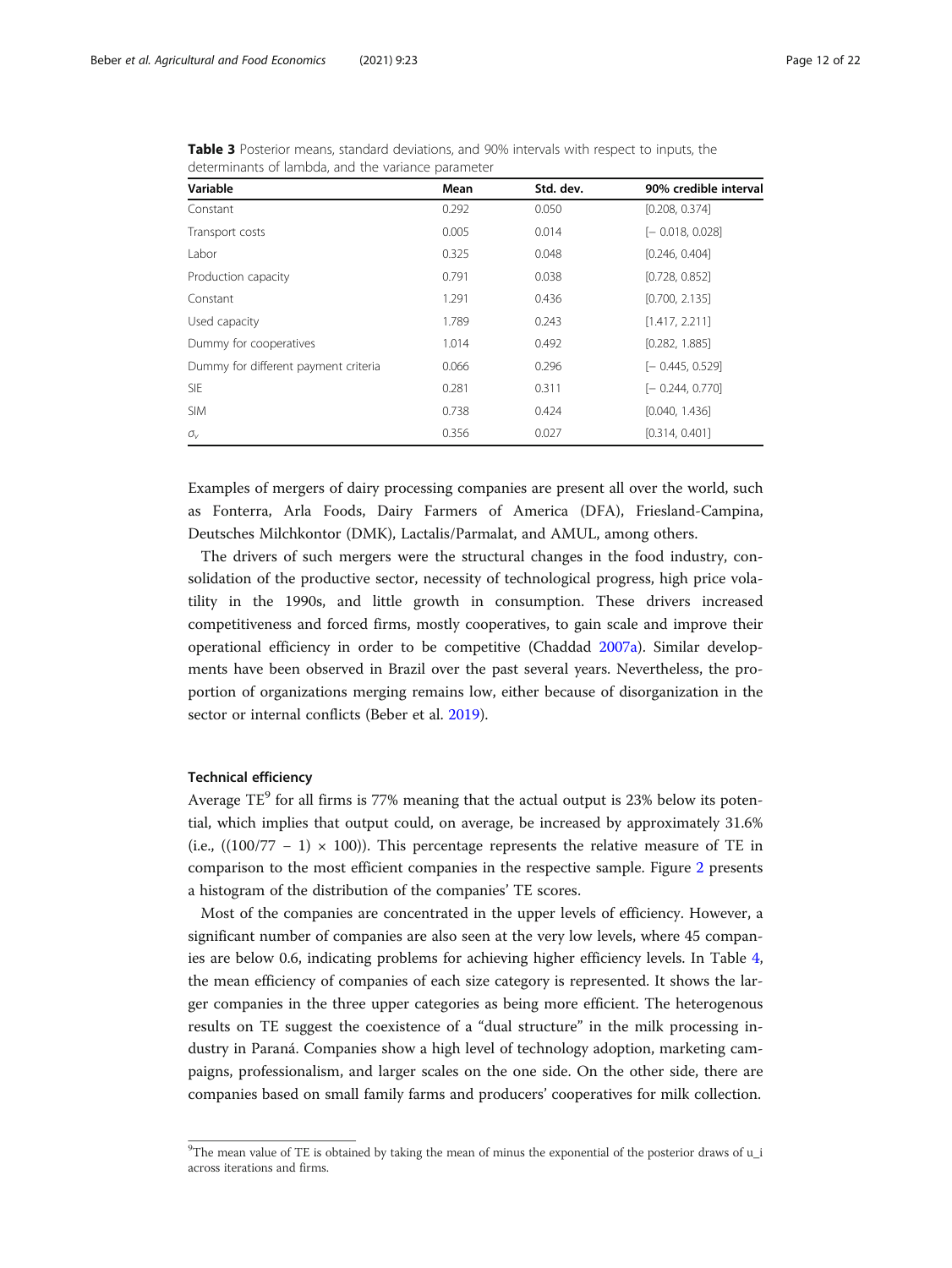<span id="page-12-0"></span>

These companies remain active for any reason that may guarantee them a market for their products. It could be the remoteness and the anti-competitive effects in some areas, ensured by a monopolistic/monopsonistic position (Hansmann [1996\)](#page-20-0) as evidenced by Revoredo-Giha and Renwick [\(2016\)](#page-21-0) in the Malawian dairy sector. They showed that the processing industry has either market power in both the output and input market and/or a niche market. The same is also evidenced by different studies of SMEs in the food sector in Europe (Gardebroek et al. [2010;](#page-20-0) Ilbery and Kneafsey [1999](#page-20-0); Olsen et al. [2012](#page-21-0); Shaw et al. [1999\)](#page-21-0). These firms are offering the sole choice of dairy products to some costumers and, in some cases, acting as the only buyers of milk from the farmers. In the same direction, Lerman and Parliament [\(1991](#page-20-0)), using financial indicators, also reveal that small-regional dairy cooperatives have higher profitability and overall performance than larger ones.

Adding to this, in Paraná, some companies were created with the sole purpose of taking advantage of governmental programs for institutional purchase, like the "Programa Leite das Crianças" (Children's Milk Program) or the "Programa Leite do Paraná" (Paraná's Milk Program). Generally, such companies are new to the market and have government purchases as their core business, which generates strong dependence. In these cases, there are fewer incentives to professionalize the management, design marketing strategies, or become more efficient.

Strong criticism on the effectiveness of such government incentives in the agricultural sector is attributed to Schultz [\(1964](#page-21-0)). In his "poor, but efficient" hypothesis, he states

| Size category                            | Mean TE. | Std. Dev. | Frequency |
|------------------------------------------|----------|-----------|-----------|
| 1. Below R\$ 360,000                     | 74.13    | 22.38     | 104       |
| 2. From R\$ 360,001 to R\$ 1,200,000     | 77.16    | 19.85     | 61        |
| 3. From R\$ 1,200,001 to R\$ 2,400,000   | 76.64    | 17.16     | 25        |
| 4. From R\$ 2,400,001 to R\$ 10,500,000  | 82.84    | 11.53     | 36        |
| 5. From R\$ 10,500,001 to R\$ 60,000,000 | 90.78    | 4.09      | 11        |
| 6. Above R\$ 60,000,001                  | 84.71    | 18.84     | 6         |

Table 4 Mean TE of each size category of companies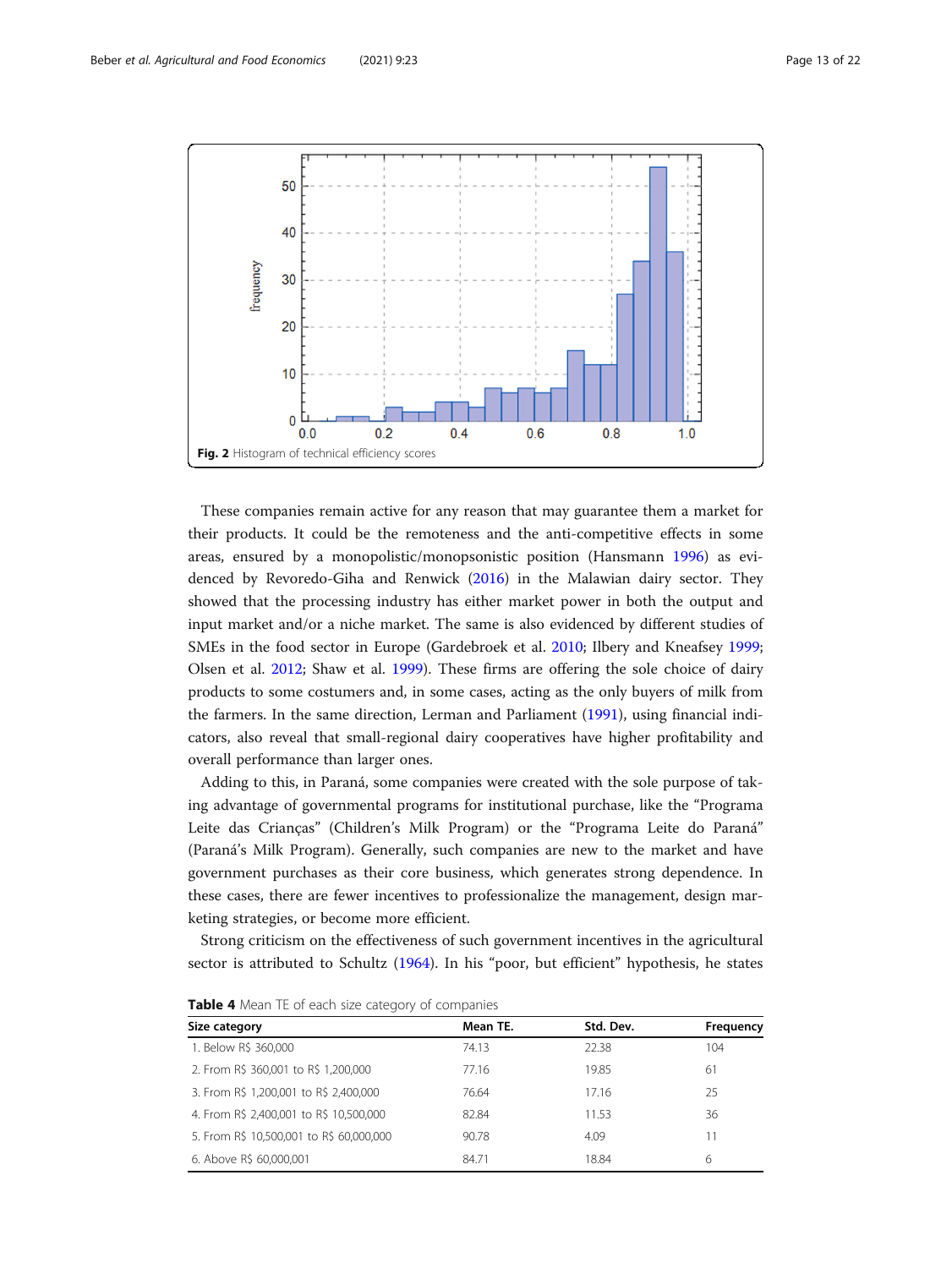that the provision of agricultural incentives will be ineffective in improving productivity and incomes when investment opportunities are limited. For instance, in developing and emerging countries, such opportunities could be limited due to technological access and good managerial practices or even credit access. Therefore, the end of governmental incentives generally determines the end of such firms (Beber et al. [2018\)](#page-19-0).

# Determinants of efficiency

Since one of the main contributions of this study lies in the explanation of TE heterogeneity due to firm-specific characteristics, we derived the marginal effects of the variables in  $z$  on  $TE^{10}$ . These marginal effects are calculated at the mean values of the continuous variables, while for the dummy variables they are calculated for discrete changes from 0 to 1 and are presented in Table [5](#page-14-0). Additionally, although there exists a debate on whether marginal effects should be calculated unconditionally (Wang [2002](#page-21-0)) or conditionally (Kumbhakar and Sun [2013](#page-20-0)) on the composed residual, we choose to calculate them unconditionally on the composed residual, because inefficiency itself is also obtained unconditional on the composed residual, as it is the case with the data augmentation techniques used in the utilized Bayesian framework. Three out of four marginal effects are statistically significant. The payment criteria for different volumes of milk is not significant, so firms are not more or less efficient in paying prices to producers based on quality or other characteristics of the milk. This characteristic might have an effect on farmers' efficiency, which should be further investigated.

# Organizational form

Cooperatives are, in general, 0.09% more efficient than IOFs. The average efficiency of cooperatives is 83.4, while that of IOFs is  $76.4^{11}$ . The descriptive statistics in Table [2](#page-10-0) shows that cooperatives have 3.3 times higher outputs than IOFs, but both have similar used capacities of around 50%. At the same time, cooperatives have only 1.26 times higher the maximum distance of transport and 1.71 times higher the labor. That means that cooperatives are indeed using their inputs more efficiently than IOFs, contradicting Hind [\(1999\)](#page-20-0) who argued that cooperatives are less efficient in input use. On the other hand, it corroborates the study of Soboh et al. [\(2014](#page-21-0)) which, using data from European dairies, showed that cooperatives have higher physical productivity but are also more marketing efficient. The alignment of the objectives of the cooperative and its members can provide an advantage over the IOFs (Bontems and Fulton ([2005](#page-19-0)). Reduction of risk (confidence) and better technical support might also account for the higher quality products supplied by the cooperatives' farmers (Cechin et al. [2013](#page-19-0)). This result also highlights the importance of scale in agriculture and that cooperatives offer a strategic solution to increase scale (Linn and Maenhout [2019](#page-20-0)).

Weak institutions and their associated market imperfections, especially in rural zones of developing and emerging economies, raise the costs of market contracting in

 $10$ Note that the variables in z associated with a positive parameter have a positive impact on lambda, a negative impact on inefficiency (given that inefficiency = 1/lambda) and consequently a positive effect on efficiency.

<sup>&</sup>lt;sup>11</sup>If we take the mean of minus the exponential of the posterior draws of  $u_i$  only across iterations, we get an efficiency score for each firm in the sample. Then, we can take (a) the mean of the efficiency scores for cooperatives and report it; (b) the mean for IOFs and report it; (c) the mean for firms adopting the SIE and report it; and (d) the mean for firms adopting the SIF and report it.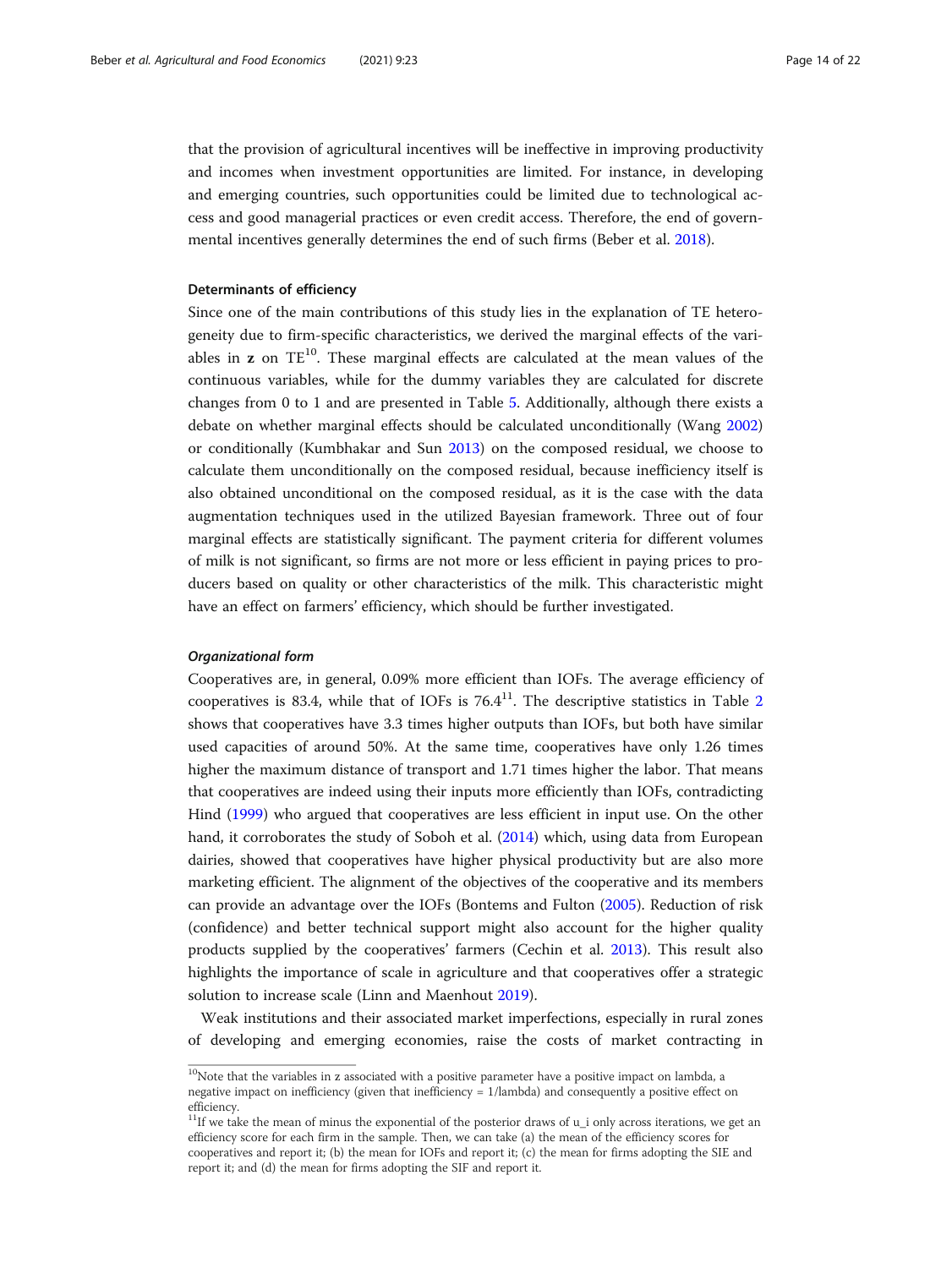| Variable                             | Mean  | Std. dev. | 90% credible interval |
|--------------------------------------|-------|-----------|-----------------------|
| Used capacity                        | 0.219 | 0.032     | [0.166, 0.272]        |
| Dummy for cooperatives               | 0.092 | 0.035     | [0.033, 0.147]        |
| Dummy for different payment criteria | 0.010 | 0.036     | $[-0.049, 0.069]$     |
| <b>SIE</b>                           | 0.035 | 0.037     | $[-0.028, 0.095]$     |
| <b>SIM</b>                           | 0.078 | 0.043     | [0.005, 0.145]        |

<span id="page-14-0"></span>Table 5 Marginal effects of the variables in Z on TE

Paraná's dairy sector (Beber et al. [2019](#page-19-0)). Thus, transactions within cooperatives are likely to provide higher organizational efficiency, according to Hansmann ([1996](#page-20-0)). The same author argued that cooperatives might enjoy monopsony power to some extent, due to the relative high distances from farmers to competing processing companies in rural zones and the high perishability of the milk. Further studies accounting for such contractual costs between farmers and cooperatives or IOFs and the cooperatives' monopsony power should provide further evidence on such hypotheses.

The more conservative financial structure of the cooperatives may also bring advantages to dealing with such changes of context, crisis, and policies. Soboh et al. ([2011](#page-21-0)) have demonstrated that cooperatives have a stronger financial position than IOFs and are well equipped for making any necessary investments for such adaptation. They are on average less profitable but pay higher prices to farmers, are more attractive, and operate more efficiently. However, different cooperative ownership structures are emerging in the agri-food section in an attempt to seek external capital sources for largescale investments (Grashuis [2018\)](#page-20-0). The loss of decision power by the farmers inside such structures remains a question for the long-term survival of these cooperatives and promotes an intense debate in the literature (Chaddad and Cook [2004\)](#page-20-0).

### Used capacity in processing plants

As expected, higher used capacity in processing plants increases the efficiency of the firms. In this regard, an increase in used capacity of 1% leads to an efficiency increase of 0.22%. It is also very likely to affect the efficient use of the input total capacity. Figure [3](#page-15-0) shows the strong relation between TE and the used capacities.

It is important to highlight that we assumed the production technology operating at static cost-minimizing input levels, where all inputs are fully adjusted to their long-run equilibrium levels within one period. However, "total capacity" could instead be assumed as a quasi-fixed input, i.e., not completely, instantaneously adjusted in response to changes in factor prices and at no cost. This would imply that companies presenting idleness in the short-term may not present it over the long term, as their total capacities are adjusted over time. A formal test of such long-term adjustment to this quasifixed factor (total capacity) would confirm if those companies are indeed overcapitalized and operating with inefficient idle capacities or, instead, achieving long-term equilibrium with total capacity optimally adjusted (Kulatilaka [1985](#page-20-0); Morrison [1985](#page-20-0)). In the latter case, companies may still have idle capacity due to other management shortcomings, but its dimension would be rather smaller.

However, a previous study on the same area (Beber et al. [2019\)](#page-19-0) provided us with a strong indication that idle capacities are mostly due to management shortcomings and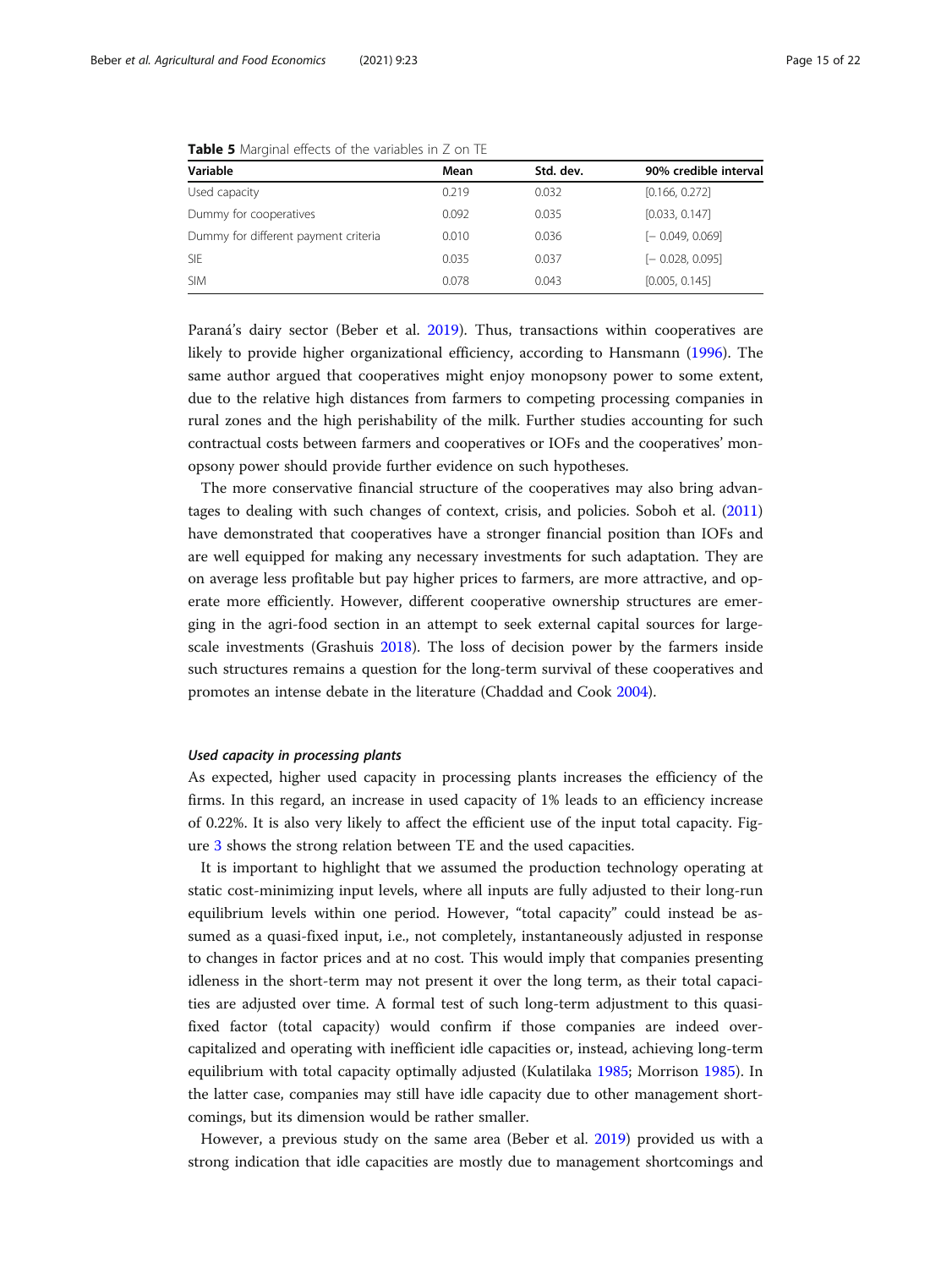<span id="page-15-0"></span>

we therefore decided to include this variable in the efficiency model. In this parallel study, the authors conducted semi-structured interviews with the managers and directors of processing companies in this region, asking directly about the existence and sources of "idle capacities." Most of the interviewees confirmed the existence of longterm idle capacities (even in high-season periods) due to disputes in supply control, a lack of loyalty among suppliers and poor management planning of processing among others (Beber et al. [2019\)](#page-19-0), reinforcing our decision. It therefore could not be considered a short-term effect of cyclical fluctuation. It is also not possible to attribute these "idle capacities" to an inflationary pressure on costs of changes in aggregate demand, as since 2009, inflation has been under control and demand for dairy products has been increasing in Brazil.

This indication of "over-capitalization" may also have an historical explanation. During the 1980s and 1990s, investment credits were given to cooperatives and other agricultural processing companies without technical and managerial support. So huge unplanned investments were made with these subsidized loans, with the building of large processing plants without any strategic plan for their supply or for the commercialization of their production. Idle capacities were therefore created (Escher [2011](#page-20-0)) which may persist over time (see descriptive statistics in Table [2](#page-10-0)). Indications of over-capitalization leading to idleness of dairy processing plants are also evidenced in the study of Furesi et al. ([2013](#page-20-0)); however, the seasonal component indeed play a role in this case.

## Inspection services

Contrary to what was expected, the companies linked to the inspection services that are more restrictive on sanitary and quality parameters for dairy products are shown to be less efficient. Firms that adopt the SIE do not exhibit statistically significant (in)efficiency differences when compared to those that adopt the SIF as the respected parameter estimate is statistically insignificant. However, the parameter with respect to SIM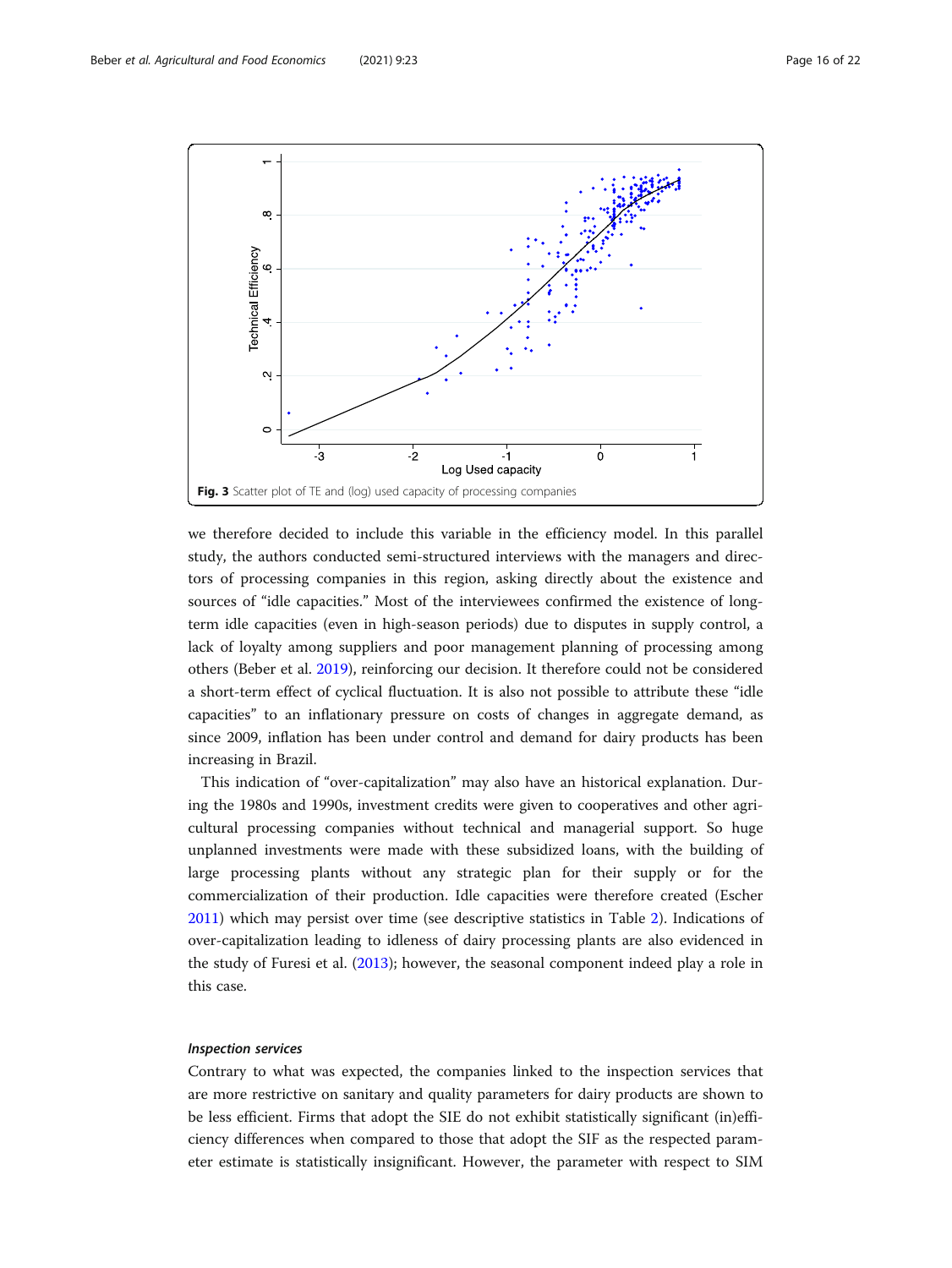is positive and statistically significant, suggesting that firms that adopt the SIM are more efficient than those that adopt the SIF.

The marginal effects presented on Table [5](#page-14-0) reveal that firms adopting the SIM are 7.8% more efficient than those adopting the SIF. The average efficiency of companies adopting SIE and SIF is similar, at 77.2; however, those adopting SIM have a higher score of 78.1.

A possible explanation for this result is the fact that more stringent sanitary conditions increase the use of factors such as labor, decreasing the efficiency of companies, especially related to the use of this input. More workers might be needed for companies to cope with the higher standards of SIF and SIE for instance. Another possible cause is that sanitary controls may not be the reason for the decrease in efficiency, but rather the market region. Companies adopting the SIM are only allowed to sell their products inside the municipality. Generally such companies are specialized in more specific added-value products, competing on higher margin products but at lower quantities than the large dairies. Mostly they do not compete for the low-added-value products such as drinking milk, butter, or powdered milk, for example, for production scale reasons. This result is probably explained by the portfolio of products produced to attend such markets, having higher added-value products like special cheeses, yogurts, dulce de leche, among others. For this reason, they may be competing in niches with products permitting them to achieve higher outputs with the same amount of inputs (Ilbery and Kneafsey [1999](#page-20-0); Olsen et al. [2012](#page-21-0); Shani and Chalasani [1992;](#page-21-0) Shaw et al. [1999](#page-21-0)). Further studies on such niches should be conducted to confirm this hypothesis.

# Conclusions and implications

This article specifies a stochastic production frontier and estimates the TE and its determinants for processing companies in the State of Paraná in southern Brazil. The determinants of inefficiency captured in this study relate to reducing their idle capacities and management shortcomings in order to considerably improve efficiency. Another important result concerns the adoption of the different inspection services. More restrictive ones regarding the sanitary characteristics of products decrease the efficiency of companies. Cooperatives are in general more efficient than IOFs.

Cooperatives have developed a functioning business model which shows that inclusion of cooperative members is possible, despite particular problems which they must overcome, such as higher transaction costs and the five vaguely defined property rights inherent to the traditional cooperatives. Descriptive results show that cooperatives in Paraná have higher outputs, and the determinants of efficiency also show cooperatives to be more efficient. They operate at a more efficient scale than the IOFs but also add more value to the final products. Despite being more efficient, this organizational form provides several benefits to the farmers besides the monetary, and therefore should be supported by specific public policies.

Our results suggest that the investigated cooperatives might behave slightly differently to those of other cooperatives analyzed in the literature: In Brazil, since the mid-1990s, a globalization/modernization movement of the dairy sector has been observed, with consequent increased competitive pressures and concentration of processing companies. This movement can be attributed to several political and organizational factors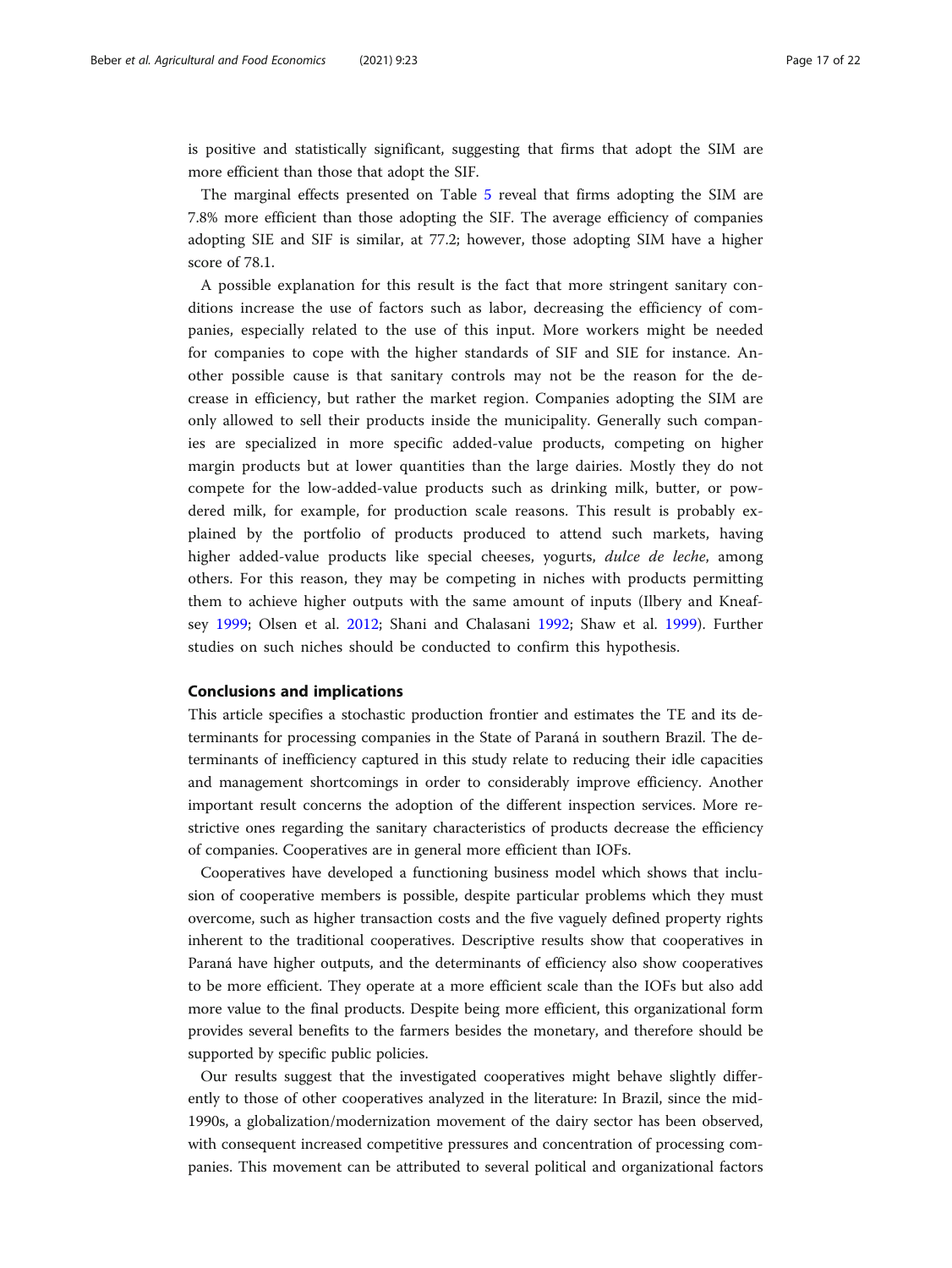such as the liberalization of markets in Brazil that removed government control over milk prices, the reduction of trade barriers, the creation of Mercosur—with Argentina and Uruguay having a much more developed dairy sector competing in Brazil—and the installation of large retailers undermining the local character of cooperatives, among others (Beber et al. [2018](#page-19-0)). Companies, and specifically the cooperatives, are merging and seemingly behaving in a more profit-oriented fashion, which extends the existing view on cooperatives for this specific case of Brazil.

Considering a composite objective measure could be the subject of future research in the comparison of cooperatives and IOFs. In this paper, we have used the assumption of profit maximization. It should be noted in a broader sense that cooperatives have a larger utility function beyond pure profit maximization, which can be captured by qualitative variables like preferences or attitudes. Still, profit takes a large proportion of the utility. Since these variables were not available, this paper had to focus on the pure economic aspects of the utility function, which is also done in other studies in the field.

Since companies operate under increasing returns to scale, a planned increase in the size of companies through mergers and/or acquisitions or organic growth would lead operations at a more efficient scale, specifically for the IOFs in our sample which are smaller than the cooperatives, always carefully avoiding idleness. The avoidance of unplanned overinvestments that might create such idleness is crucial. Outsourcing and strategic alliances may also reduce idle capacity in dairy firms and increase their competitiveness, particularly when combined with technical assistance measures to reduce production seasonality among farmers. Policies promoting technical assistance and facilitating merges and credit lines for expansion would benefit companies in this regard.

Despite companies which adopt SIM are shown to be more efficient, this does not mean that less concern for sanitary measures is the reason for such higher efficiency. The literature shows evidence that higher sanitary measures may lead stakeholders to access further markets in modern supply chains (Dries et al. [2009\)](#page-20-0), but the necessary investments to meet such requirements may also lead companies to exit (Noev et al. [2009](#page-21-0)). Some firms access more markets by achieving higher standards, but small companies go bankrupt when such standards are simply imposed. With the implementation of the new national inspection system in Brazil, a time for adaptation and a follow-up of the transition process must therefore be carefully considered in order to avoid unnecessary prejudices. Therefore, governmental support for the transition period must be provided in order to avoid such exclusion.

Our results provided policymakers and managers with important information with which to design measures to improve firm performance and minimize the risk of hardship caused by the shutdown of dairy enterprises in rural communities. Despite some changes having actually occurred in the dairy sector in southern Brazil since the data was collected, they are not radical, as can be observed in the "Study area" section. Companies are still facing the challenges which were present in 2009, especially because since then, the crises of 2008 and 2015 that affected several countries have slowed down investments and consequent progress. The lower competitive pressures in the dairy sector in this zone, when compared to other sectors such as soybean and meat, for example, have also slowed the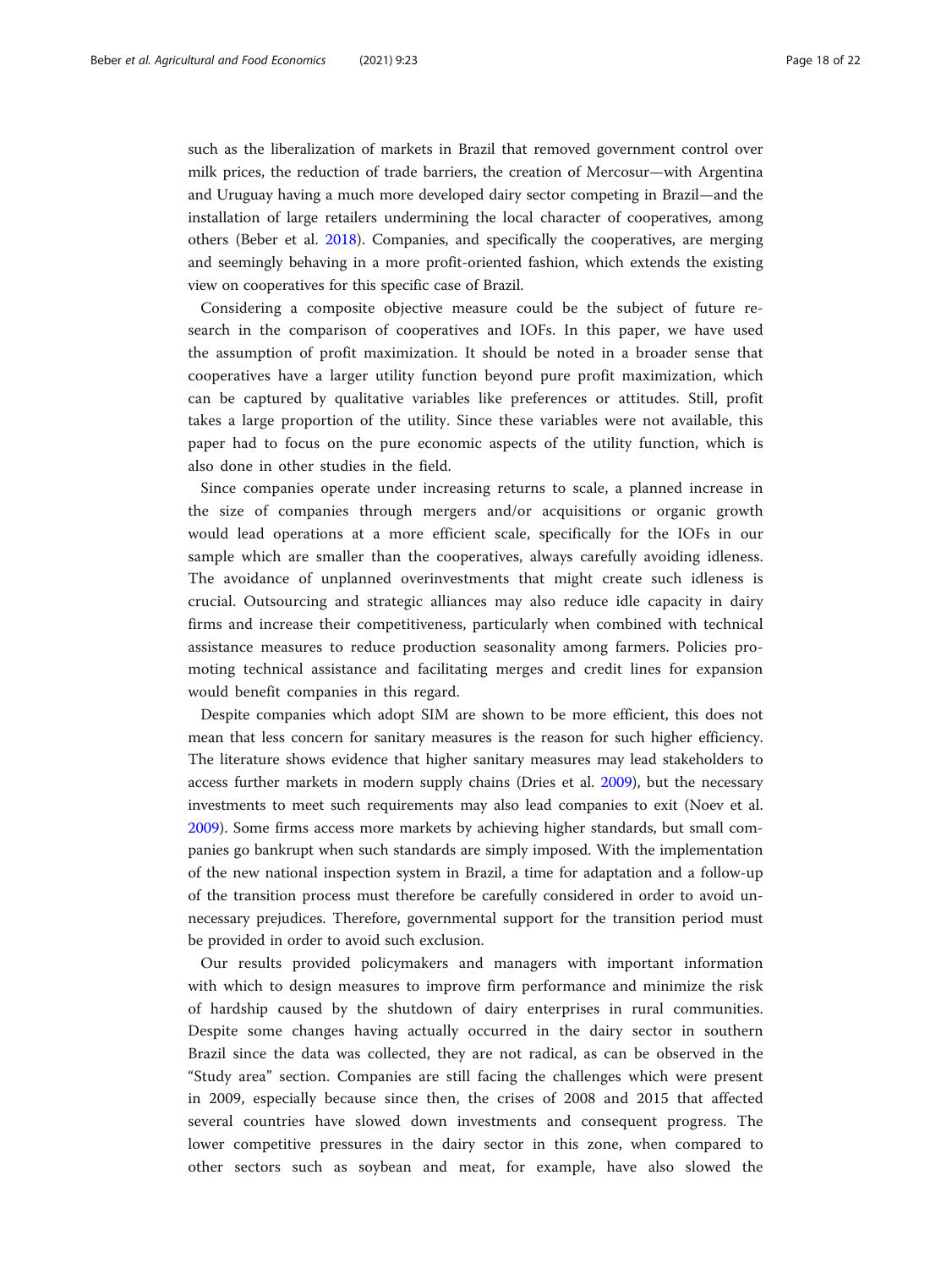<span id="page-18-0"></span>evolution process. Thus, companies remain with inefficiencies and the need to overcome them, ensuring these conclusions are relevant.

Other countries and Brazilian regions with similar characteristics can also benefit from this study's conclusions, which is the case of Minas Gerais and the northeastern states, for instance. The dairy production in these states is also centered in family farms, cooperatives, and SMEs, and also has quality and sanitary problems and the same inspection services, likely facing similar challenges to improve efficiency. The same is valid for the dairy sector of other countries, especially for those dairy production zones in a lower or analogous socioeconomic and structural level of development to southern Brazil. Policy makers and managers planning to deal with the inefficiencies in their dairy industry can learn from these results, especially regarding the benefits of cooperatives and the problem of idleness in dairy processing plants.

This study provides an insightful contribution to the literature on firm organization in the agribusiness sector with the assessment of dairy processing companies in southern Brazil. It contributes especially to the debates about the performances of the cooperatives, showing cooperatives to be more efficient than IOFs. Overall, our results suggest a set of determinants that should be targeted at actions aiming to improve the TE of dairy processing companies in southern Brazil, a prominent strong competitor in the global dairy chain.

| Table 6 Results from the Cobb-Douglas and translog specifications |              |           |                          |                 |           |                    |  |
|-------------------------------------------------------------------|--------------|-----------|--------------------------|-----------------|-----------|--------------------|--|
|                                                                   | Cobb-Douglas |           |                          | <b>Translog</b> |           |                    |  |
| Variable                                                          | Mean         | Std. dev. | 90% C.I.                 | Mean            | Std. dev. | 90% C.I.           |  |
| Constant                                                          | 0.292        | 0.050     | [0.208, 0.374]           | 0.115           | 0.067     | [0.005, 0.226]     |  |
| Tr. costs                                                         | 0.005        | 0.014     | $[-0.018, 0.028]$        | 0.077           | 0.031     | [0.025, 0.128]     |  |
| Labor                                                             | 0.325        | 0.048     | [0.246, 0.404]           | 0.224           | 0.054     | [0.135, 0.313]     |  |
| Prod. cap.                                                        | 0.791        | 0.038     | [0.728, 0.852]           | 0.801           | 0.038     | [0.739, 0.864]     |  |
| Tr. costs x labor                                                 |              |           | $\overline{\phantom{0}}$ | $-0.025$        | 0.022     | $[-0.061, 0.011]$  |  |
| Tr. costs x Prod. cap.                                            | -            |           |                          | 0.039           | 0.012     | [0.018, 0.059]     |  |
| Labor x Prod. cap.                                                |              |           |                          | $-0.138$        | 0.079     | $[-0.268, -0.008]$ |  |
| Tr. costs <sup>2</sup>                                            |              |           |                          | 0.003           | 0.012     | $[-0.017, 0.023]$  |  |
| Labor <sup>2</sup>                                                | -            | -         | $\overline{\phantom{0}}$ | 0.267           | 0.109     | [0.089, 0.447]     |  |
| Prod. cap. <sup>2</sup>                                           |              |           |                          | 0.069           | 0.062     | $[-0.032, 0.171]$  |  |
| $\sigma_{v}$                                                      | 0.356        | 0.027     | [0.314, 0.401]           | 0.354           | 0.023     | [0.317, 0.393]     |  |
| Constant                                                          | 1.291        | 0.436     | [0.700, 2.135]           | 1.736           | 0.470     | [1.011, 2.545]     |  |
| Used capacity                                                     | 1.789        | 0.244     | [1.417, 2.211]           | 1.894           | 0.276     | [1.467, 2.363]     |  |
| D. cooperatives                                                   | 1.014        | 0.492     | [0.282, 1.885]           | 0.709           | 0.510     | $[-0.055, 1.603]$  |  |
| D. payment criteria                                               | 0.066        | 0.296     | $[-0.445, 0.529]$        | $-0.185$        | 0.320     | $[-0.732, 0.317]$  |  |
| <b>SIE</b>                                                        | 0.281        | 0.311     | $[-0.244, 0.770]$        | 0.243           | 0.337     | $[-0.312, 0.782]$  |  |
| <b>SIM</b>                                                        | 0.738        | 0.424     | [0.040, 1.436]           | 0.615           | 0.465     | $[-0.154, 1.375]$  |  |
| Marg. log lik.                                                    | $-192.107$   |           |                          | $-223.681$      |           |                    |  |
| Post. prob.                                                       | 1.000        |           |                          | 0.000           |           |                    |  |

# Appendix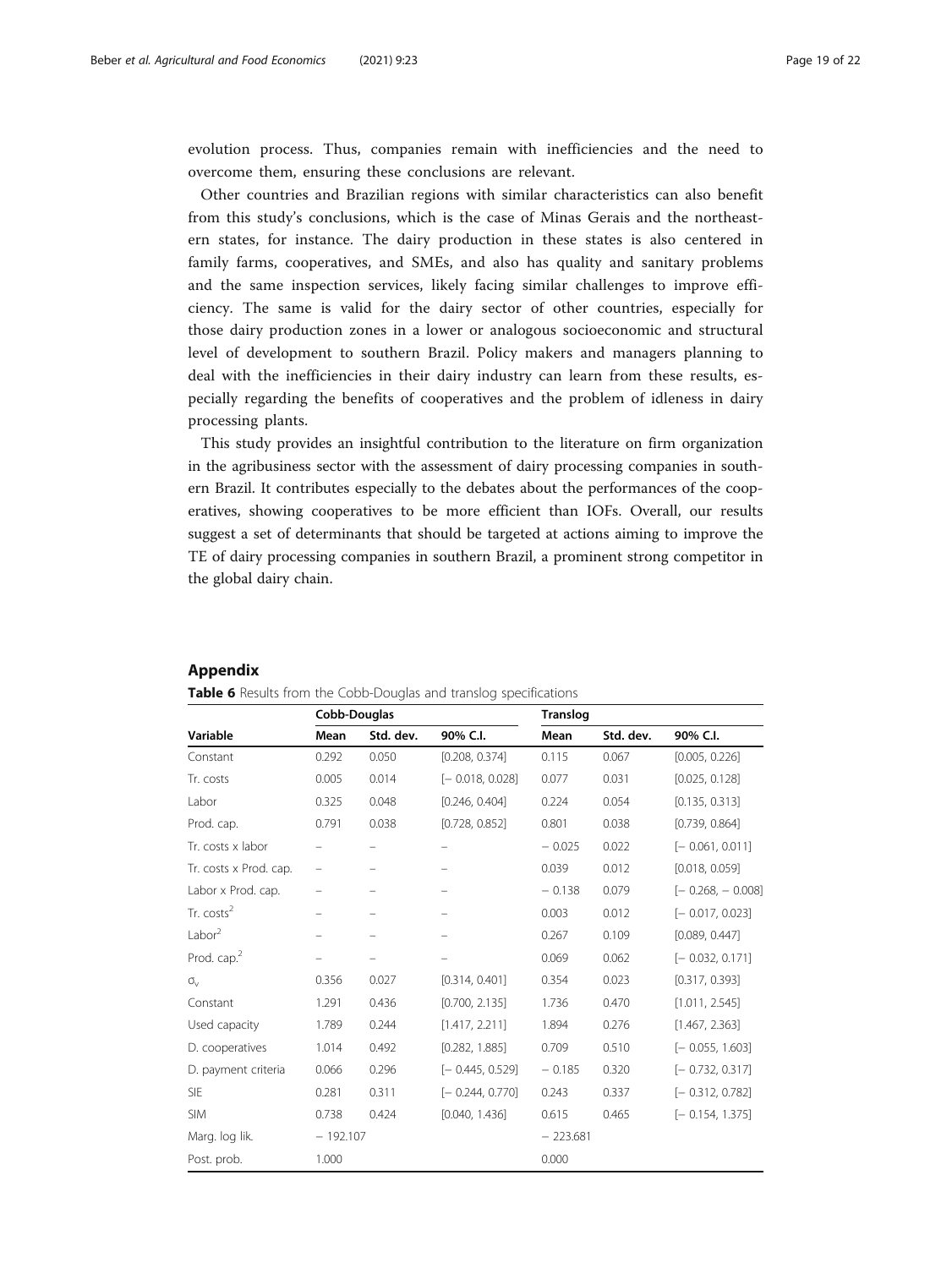#### <span id="page-19-0"></span>Abbreviations

FOB: Free On Board; GVIP: Gross Value of Industrial Production; IOF: Investor-owned firm; IPARDES: Paraná Economic and Social Development Institute; MAPA: Ministry of Agriculture, Livestock and Supply; SCC: Somatic cell count; SFA: Stochastic frontier analysis; SIE: State Inspection Service; SIF: Federal Inspection Service; SIM: Municipal Inspection Service; SISBI-POA: Brazilian System of Animal Products Inspection; SME: Small and Medium Enterprise; TBC: Total bacterial count; TE: Technical efficiency; UHT: Ultra-high temperature

# Supplementary Information

The online version contains supplementary material available at [https://doi.org/10.1186/s40100-021-00195-3.](https://doi.org/10.1186/s40100-021-00195-3)

#### Additional file 1.

### Acknowledgements

We would like to thank the "Institute of Economic and Social Development of Paraná (IPARDES)" for providing us the database used for the analysis.

#### Authors' contributions

All authors read and approved the final manuscript

#### Funding

CAPES/CNPq Science without Borders - Brazil. Open Access funding enabled and organized by Projekt DEAL.

#### Availability of data and materials

The data that support the findings of this study are available from "Institute of Economic and Social Development of Paraná (IPARDES)" but restrictions apply to the availability of these data, which were used under license for the current study, and so are not publicly available. Data are however available from the authors upon reasonable request and with permission of "Institute of Economic and Social Development of Paraná (IPARDES)".

#### **Declarations**

#### Competing interests

The authors declare that they have no competing interestsinterests.

#### Author details

<sup>1</sup>Department of Agricultural Economics and Rural Development, Georg-August-University Göttingen, Platz der Göttinger Sieben 5, 37073 Gottingen, Germany. <sup>2</sup>Chair of Agricultural Economics, Agricultural and Environmental Science Faculty, University of Rostock, Justus-von-Liebig-Weg 7, 18059 Rostock, Germany. <sup>3</sup>Department of Food Business and Development, Cork University Business School, West Wing, Main Quadrangle, University College Cork, Cork, Ireland T12 K8AF.

#### Received: 25 August 2020 Revised: 4 May 2021 Accepted: 21 May 2021 Published online: 14 June 2021

#### References

- Aigner D, Lovell CAK, Schmidt P (1977) Formulation and estimation of stochastic frontier production function models. J. Econom. 6:21–37 [https://doi.org/10.1016/0304-4076\(77\)90052-5](https://doi.org/10.1016/0304-4076(77)90052-5)
- Baran J (2013) Efficiency of the production scale of Polish dairy companies based on Data Envelopment Analysis. Acta Sci Pol Oeconomia 12:5–13
- Beber CL, Carpio AFR, Almadani MI, Theuvsen L (2019) Dairy supply chain in Southern Brazil: barriers to competitiveness. Int Food Agribus Manag Rev:1–24 <https://doi.org/10.22434/IFAMR2018.0091>
- Beber CL, Theuvsen L, Otter V (2018) Organizational structures and the evolution of dairy cooperatives in Southern Brazil: a life cycle analysis. J Co-op Organ Manag. <https://doi.org/10.1016/j.jcom.2018.06.003>
- Beckmann V (2000) Transaction costs and institutional choice in agriculture between market, hierarchy and cooperation (in German), Berliner Schriften zur Kooperationsforschung. Ed. Sigma, Berlin
- Berdegué J (2001) Cooperating to compete: associative peasant business firms in Chile. Wageningen University, Wageninge Bontems P, Fulton M (2005) Organizational structure and the endogeneity of cost: Cooperatives, For-Pro…t Firms and the cost of procurement 1–37
- Botaro BG, Gameiro AH, dos Santos MV (2013) Quality based payment program and milk quality in dairy cooperatives of Southern Brazil: an econometric analysis. Sci Agric 70:21–26
- Boysen O, Schröder C (2005) Economies of Scale in der Produktion versus Diseconomies im Transport: zum Strukturwandel in der Milchindustrie, Diskussionsbeiträge des Fachbereichs Wirtschaftswissenschaft der Freien Universität Berlin Volkswirtschaftliche Reihe. Freie Univ, Berlin
- Boyle GE (2004) The economic efficiency of Irish dairy marketing co-operatives. Agribusiness 20:143–153 [https://doi.org/10.1](https://doi.org/10.1002/agr.20000) [002/agr.20000](https://doi.org/10.1002/agr.20000)
- Brümmer B, Glauben T, Thijssen G (2002) Decomposition of productivity growth using distance functions: the case of dairy farms in three European countries. Am J Agric Econ 84:628–644
- Carvalho VRF (2008) Tese Reestruturação do Sistema Lácteo Mundial: Uma Análise da Inserção Brasileira. Universidade Estadual de Campinas - Instituto de Economia, Campinas
- Cechin A, Bijman J, Pascucci S, Zylbersztajn D, Omta O (2013) Quality in Cooperatives versus investor-owned firms: evidence from broiler production in Paraná, Brazil. Manag Decis Econ 34:230–243 <https://doi.org/10.1002/mde.2586>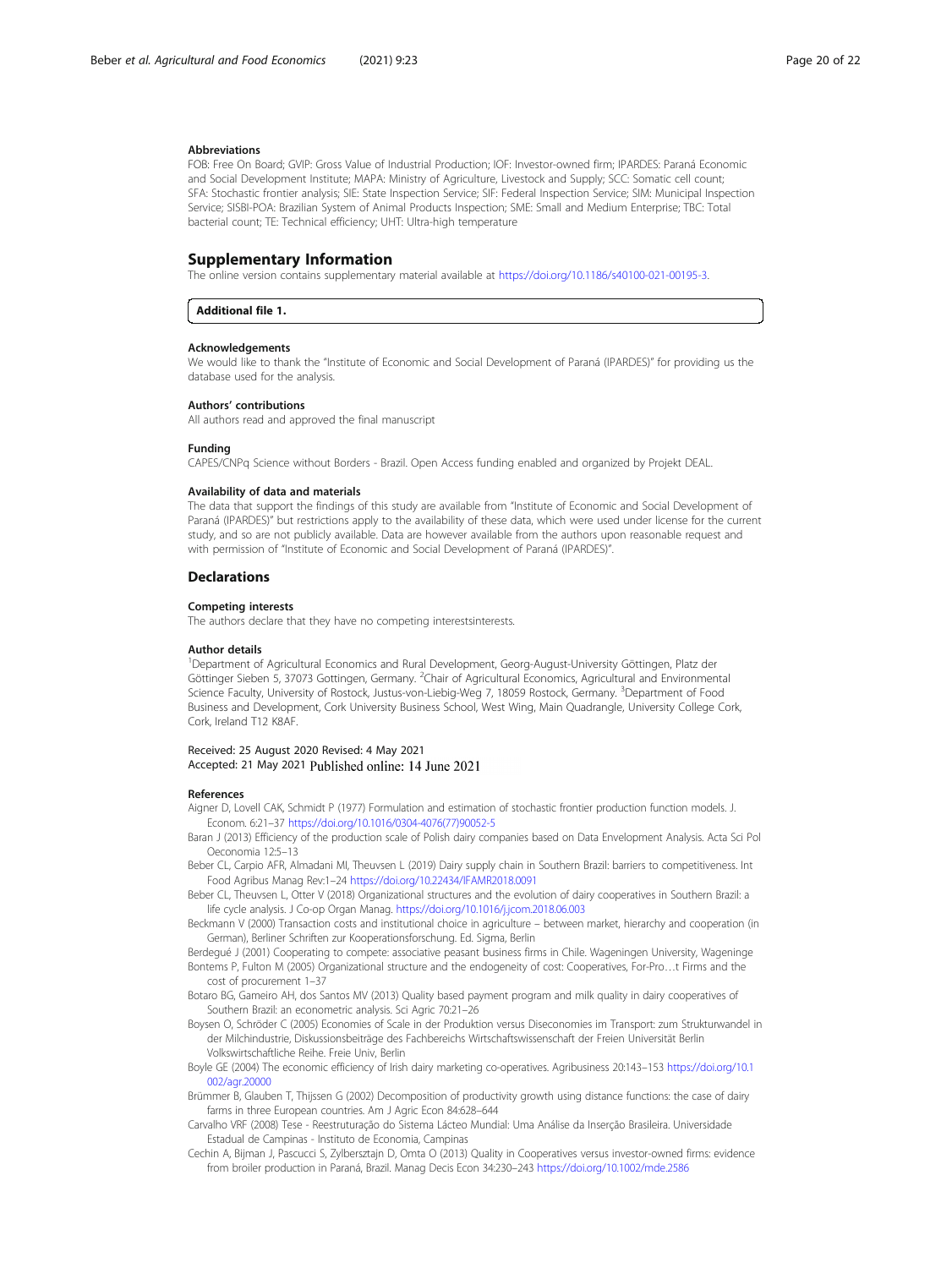<span id="page-20-0"></span>Chaddad (2007a) Cooperativas no agronegócio do leite: mudanças organizacionais e estratégicas em resposta à globalização. Organ. Rurais Agroindustriais 9:69–78

Chaddad (2007b) The evolution of Brazilian dairy cooperatives: a life cycle approach. In: XLV Congresso Da Sober," Conhecimentos Para Agricultura Do Futuro". Londrina, pp. 22–25

Chaddad FR, Cook ML (2004) Understanding new cooperative models: an ownership–control rights typology. Appl Econ Perspect Policy 26:348–360 <https://doi.org/10.1111/j.1467-9353.2004.00184.x>

Chaddad FR, Jank MS (2006) The evolution of agricultural policies and agribusiness development in Brazil. Choices 21:85–90 Chagwiza C, Muradian R, Ruben R (2016) Cooperative membership and dairy performance among smallholders in Ethiopia. Food Policy 59:165–173 <https://doi.org/10.1016/j.foodpol.2016.01.008>

Cook ML (1995) The Future of U.S. Agricultural cooperatives: a neo-institutional approach. Am J Agric Econ 77:1153–1159 <https://doi.org/10.2307/1243338>

Doucouliagos H, Hone P (2000) The efficiency of the Australian dairy processing industry. Aust J Agric Resour Econ 44:423– 438

Dries L, Germenji E, Noev N, Swinnen JFM (2009) Farmers, vertical coordination, and the restructuring of dairy supply chains in Central and Eastern Europe. World Dev. 37:1742–1758 <https://doi.org/10.1016/j.worlddev.2008.08.029>

Escher F (2011) Os Assaltos do Moinho Satânico nos Campos e os Contramovimentos da Agricultura Familiar (Master in Rural Development). Universidade Federal do Rio Grande do Sul, Porto Alegre

FAOSTAT (2019) Food and Agriculture Organization of the United Nations. FAOSTAT Statistics Database [WWW Document]. URL [http://www.fao.org/faostat/en/#home.](http://www.fao.org/faostat/en/#home) Accessed 18 Mar 2019

Ferrier GD, Porter PK (1991) The productive efficiency of US milk processing co-operatives. J Agric Econ 42:161–173 Franken JR, Cook ML (2013) Informing Measurement of Cooperative Performance, in: Interfirm Networks. Presented at the

International Conferences on Economics and Management of Networks – EMNet, Springer, Agadir, Morocco, pp 209–226 Furesi R, Madau FA, Pulina P (2013) Technical efficiency in the sheep dairy industry: an application on the Sardinian (Italy) sector. Agric Food Econ. 1:4 <https://doi.org/10.1186/2193-7532-1-4>

Gardebroek C, Turi KN, Wijnands JHM (2010) Growth dynamics of dairy processing firms in the European Union. Agric Econ 41:285–291 <https://doi.org/10.1111/j.1574-0862.2010.00447.x>

Grashuis J (2018) Joint ownership by farmers and investors in the agri-food industry: an exploratory study of the limited cooperative association. Agric Food Econ 6:24 <https://doi.org/10.1186/s40100-018-0118-0>

Gupta K, Roy D (2012) Gains from coordination in milkfed dairy in Punjab. J Agribus Dev Emerg Econ 2:92–114 <https://doi.org/10.1108/20440831211272571>

Hansmann H (1996) The ownership of enterprise. The Belknap Press of Harvard University Press, Cambridge Hind A (1999) Cooperative performance–is there a dilemma. J Coop. 14:30–43

Hirsch S, Hartmann M (2014) Persistence of firm-level profitability in the European dairy processing industry. Agric Econ 45: 53–63 <https://doi.org/10.1111/agec.12129>

Hirsch S, Mishra A, Möhring N, Finger R (2020) Revisiting firm flexibility and efficiency: evidence from the EU dairy processing industry. Eur Rev Agric Econ <https://doi.org/10.1093/erae/jbz003>

IBGE (2006) IBGE :: Instituto Brasileiro de Geografia e Estatística. Censo Agropecuário 2006. [WWW Document]. <http://www.ibge.gov.br/home/> (Accessed 26 Oct 15).

IBGE (2017) IBGE :: Instituto Brasileiro de Geografia e Estatística. Censo Agropecuário 2017. [WWW Document]. <http://www.ibge.gov.br/home/> Accessed 11 Apr 15

IBGE (2018) IBGE :: Instituto Brasileiro de Geografia e Estatística - Pesquisa da Pecuária Municipal [WWW Document]. <http://www.ibge.gov.br/home/> (Accessed 26 Oct 15).

Ilbery B, Kneafsey M (1999) Niche markets and regional speciality food products in Europe: towards a research agenda. Environ Plan Econ Space 31:2207–2222 <https://doi.org/10.1068/a312207>

IPARDES (2010) Caracterização da Indústria de Processamento e Transformação do Leite no Paraná. Instituto Paranaense de Desenvolvimento Econômico e Social - IPARDES, Curitiba

Koop G, Osiewalski J, Steel MFJ (1997) Bayesian efficiency analysis through individual effects: hospital cost frontiers. J Econom. 76:77–105 [https://doi.org/10.1016/0304-4076\(95\)01783-6](https://doi.org/10.1016/0304-4076(95)01783-6)

Koop G, Steel MF, Osiewalski J (1995) Posterior analysis of stochastic frontier models using gibbs sampling. Comput Stat. 10: 353–373

Kulatilaka N (1985) Tests on the validity of static equilibrium models. J Econom. 28:253–268

Kumbhakar SC, Sun K (2013) Derivation of marginal effects of determinants of technical inefficiency. Econ Lett 120:249–253 <https://doi.org/10.1016/j.econlet.2013.04.041>

Kumbhakar SC, Tsionas EG, Sipiläinen T (2009) Joint estimation of technology choice and technical efficiency: an application to organic and conventional dairy farming. J Product Anal 31:151–161 [https://doi.org/10.1007/s11123-](https://doi.org/10.1007/s11123-008-0081-y) [008-0081-y](https://doi.org/10.1007/s11123-008-0081-y)

Lakner S, Brenes-Muñoz T, Brümmer B (2017) Technical Efficiency in Chilean Agribusiness Industry: A Metafrontier Approach. Agribusiness. <https://doi.org/10.1002/agr.21493>

Lerman Z, Parliament C (1991) Size and industry effects in the performance of agricultural cooperatives. Agric Econ 6:15–29 [https://doi.org/10.1016/0169-5150\(91\)90013-B](https://doi.org/10.1016/0169-5150(91)90013-B)

Linn T, Maenhout B (2019) The impact of environmental uncertainty on the performance of the rice supply chain in the Ayeyarwaddy Region, Myanmar. Agric Food Econ 7:11 <https://doi.org/10.1186/s40100-019-0128-6>

Magalhães RS (2007) Habilidades sociais no mercado de leite. RAE-Rev Adm Empres 47:15–25

Martins PDC, Álvares JG, Barros GDC, Nogueira Netto V, Barroso M (2004) O futuro do cooperativismo de leite. Embrapa Gado de Leite, Juiz de Fora, MG

Mayen CD, Balagtas JV, Alexander CE (2010) Technology adoption and technical efficiency: organic and conventional dairy farms in the United States. Am J Agric Econ 92:181–195

Meeusen W, van Den Broeck J (1977) Efficiency estimation from Cobb-Douglas production functions with composed error. Int Econ Rev. 18:435 <https://doi.org/10.2307/2525757>

Morrison CJ (1985) Primal and dual capacity utilization: an application to productivity measurement in the U.S. automobile industry. J Bus Econ Stat 3:312 <https://doi.org/10.2307/1391716>